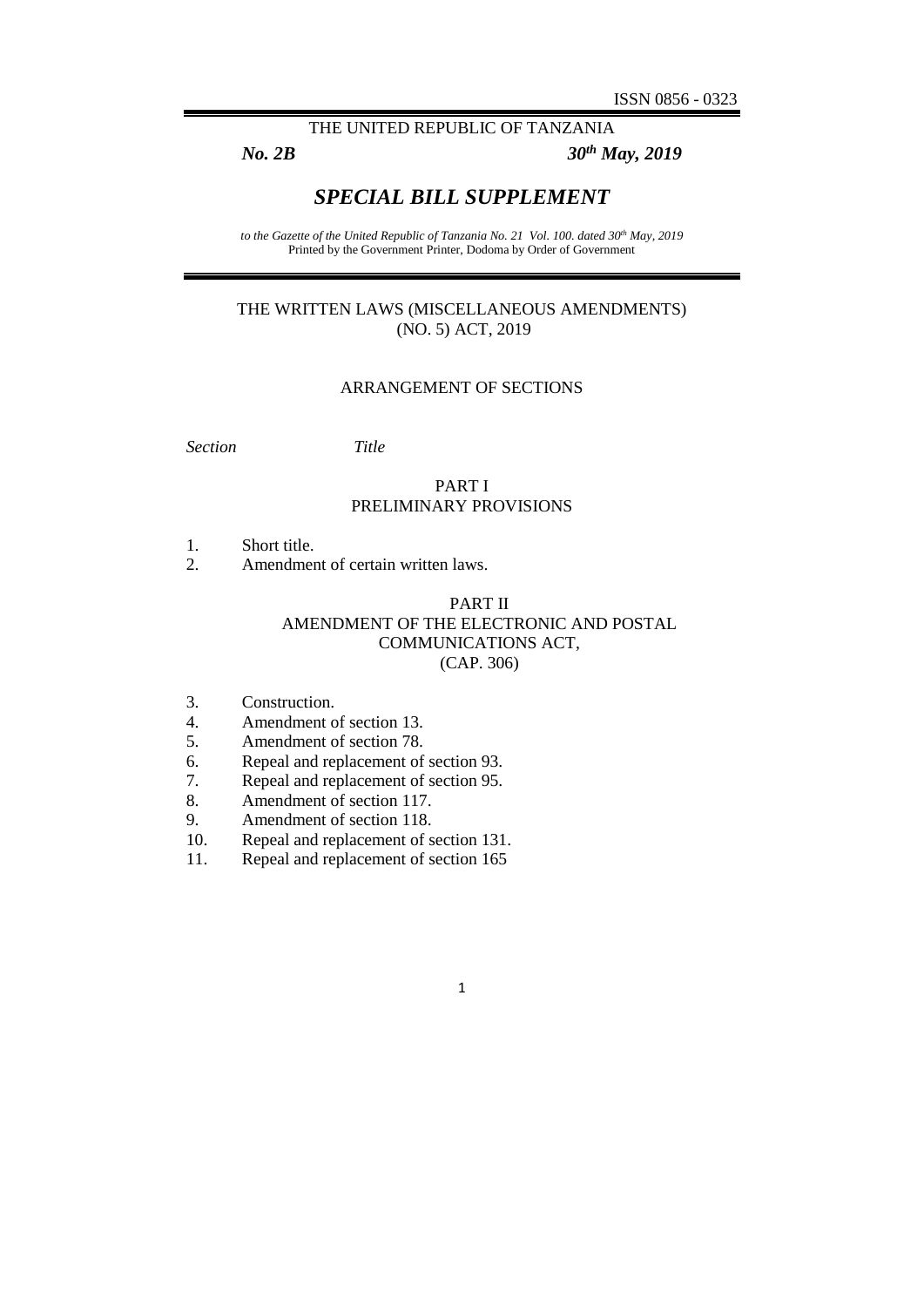#### PART III

### AMENDMENT OF THE FIREARMS AND AMMUNITION CONTROL ACT, (CAP. 223)

- 12. Construction.
- 13. Amendment of section 3.
- 14. Addition of section 21A.

#### PART IV

## AMENDMENT OF THE NATIONAL ARTS COUNCIL ACT, (CAP. 204)

- 15. Construction.
- 16. Amendment of section 2.
- 17. Amendment of section 3.
- 18. Amendment of section 4.
- 19. Addition of section 4A.
- 20. Amendment of section 15.
- 21. Addition of section 16

#### PART V

#### AMENDMENT OF THE NATIONAL EXAMINATION COUNCIL OF TANZANIA ACT, (CAP. 107)

- 22. Construction.
- 23. Amendment of section 2.
- 24. Amendment of heading to Part II.
- 25. Amendment of section 4.
- 26. Amendment of section 5.
- 27. Amendment of section 9.
- 28. Amendment of section 11.
- 29. Amendment of section 13.
- 30. Amendment of section 16.
- 31. Addition of new Part IIIA.
- 32. Amendment of section 20.
- 33. Repeal and replacement of section 25.
- 34. Addition of section 26.
- 35. Amendment of Schedule.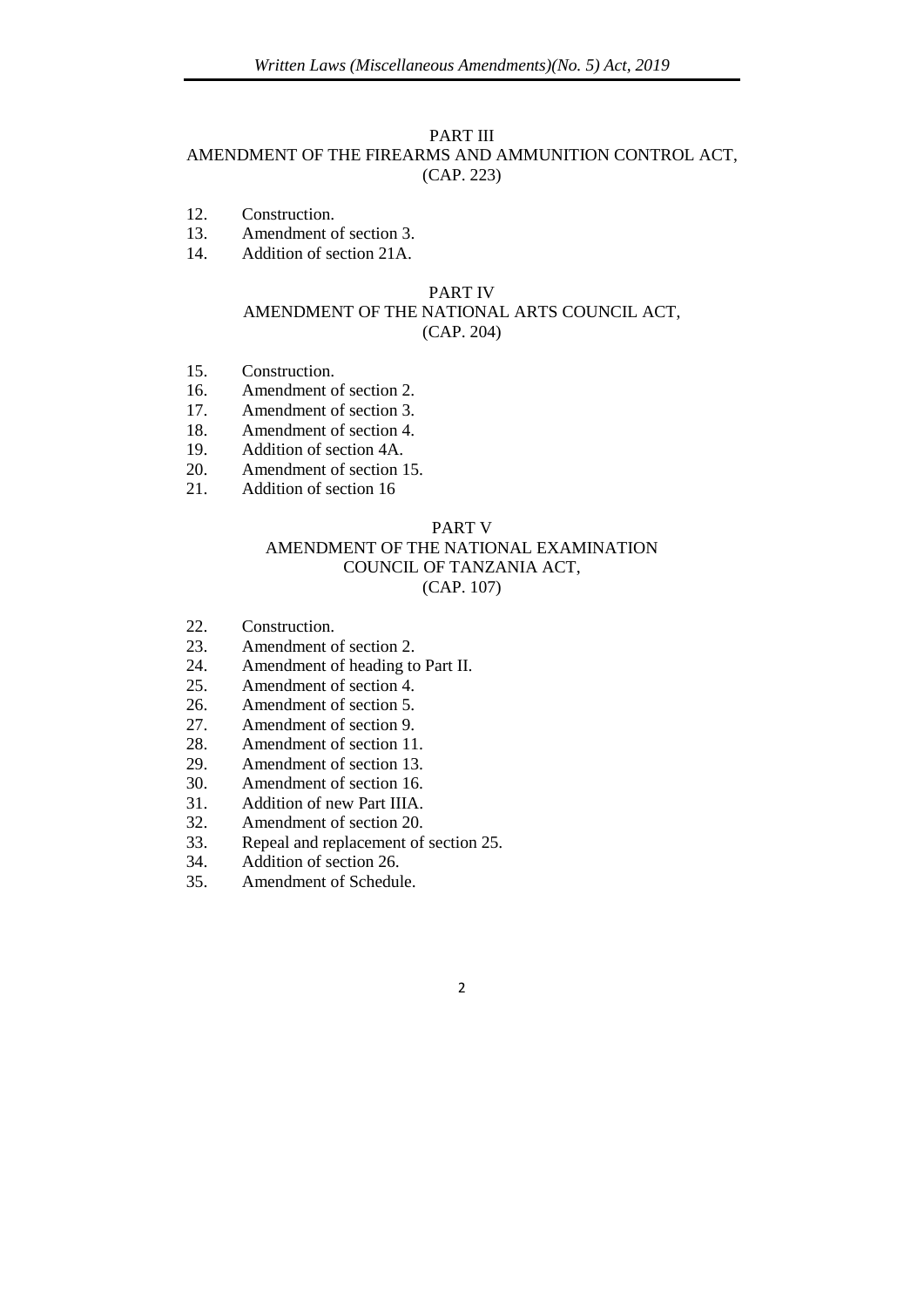# PART VI AMENDMENT OF THE NATIONAL SECURITY COUNCIL ACT,

- (CAP. 61)
- 36. Construction.
- 37. Amendment of section 3.
- 38. Amendment of sedtion 4.
- 39. Amendment of section 6.
- 40. Amendment of section 8.
- 41. Amendment of section 10.

## PART VII

## AMENDMENT OF THE WEIGHTS AND MEASURES ACT, (CAP. 340)

- 42. Construction.
- 43. Amendment of section 2.
- 44. Amendment of section 7.
- 45. Amendment of section 10.
- 46. Amendment of section 11.
- 47. Amendment of section 14.
- 48. Amendment of section 19.
- 49. Amendment of section 23.
- 50. Amendment of section 26.
- 51. Repeal and replacing of section 33.
- 52. Amendment of section 54.

## PART VIII AMENDMENT OF THE WILDLIFE CONSERVATION ACT, (CAP. 283)

- 53. Construction.
- 54. Amendment of section 38.
- 55. Amendment of section 39.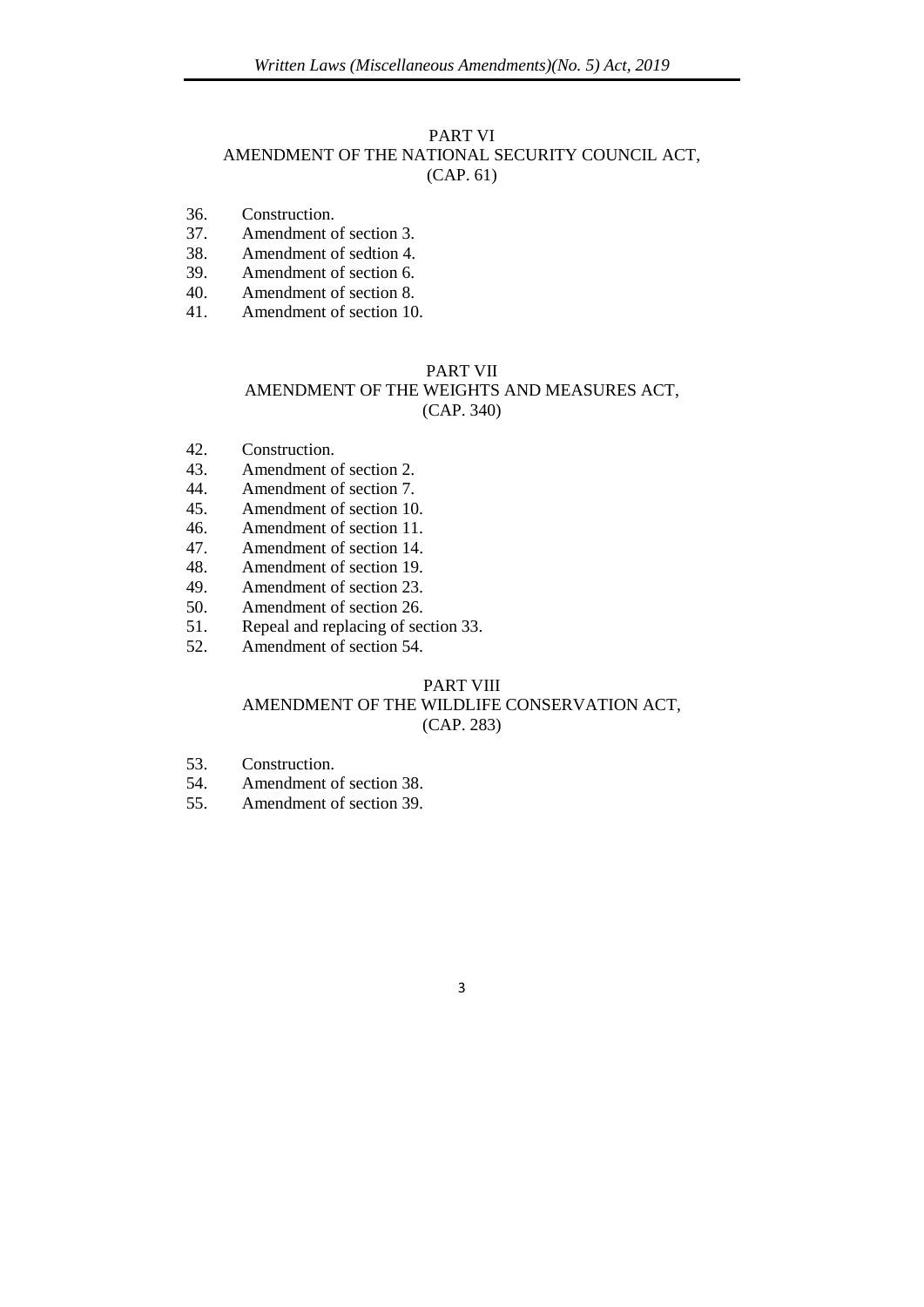#### **NOTICE**  $\overline{\phantom{a}}$

This Bill to be submitted to the National Assembly is published for general information to the public together with a statement of its objects and reasons.

Dodoma, **JOHN W.H. KIJAZI,** 28th May, 2019 *Secretary to the Cabinet*

### **A Bill**

#### *for*

#### **An Act to amend certain written laws.**

**ENACTED** by Parliament of the United Republic of Tanzania.

## PART I PRELIMINARY PROVISIONS

Short title **1**. This Act may be cited as the Written Laws (Miscellaneous Amendments) (No. 5) Act, 2019.

Amendment of certain written laws

**2.** The written laws specified in various Parts of this Act are amended in the manner specified in their respective Parts.

## PART II AMENDMENT OF THE ELECTRONIC AND POSTAL COMMUNICATIONS ACT, (CAP. 306)

Construction Cap.306 **3**. This Part shall be read as one with the Electronic and Postal Communications Act, herein after referred to as the "principal Act".

Amendment of section 13 **4**.The principal Act is amended in section 13, by- (a) deleting paragraphs (d), (e) and (f) appearing in subsection (3); and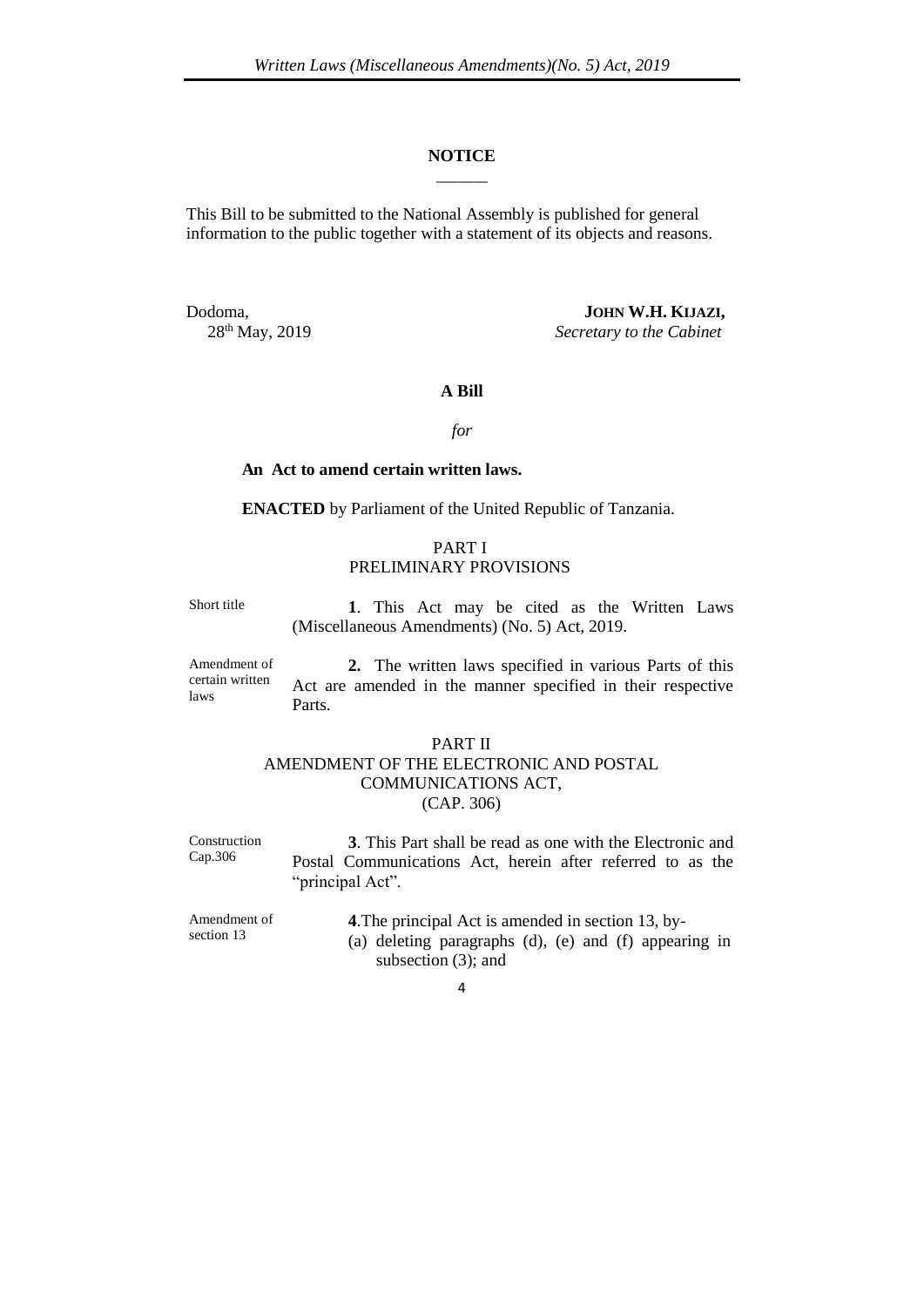(b) deleting subsection (4) and substituting for it the following:

> "(4) Every Content Service Licensee shall be required to enter into a service level agreement with a multiplex operator who is a holder of Network Facilities Licence for purposes of transmission and distribution of broadcasting signals.". and

(c) renaming paragraph " $(g)$ " as paragraph " $(d)$ ".

Amendment of section 78

**5**. The principal Act is amended in section 78(5), by deleting the words "frequency band" appearing in paragraph (c).

Repeal and replacement of section 93

**6**. The principal Act is amended by repealing section 93 and replacing for it the following:

> "SIM card Registration

**93**.-(1) Any person who owns or intends to use detachable SIM card or built-in SIM card mobile telephone shall be obliged to register SIM card or built in SIM card mobile telephone.

(2) A person who sells or, in any other manner, provide detachable SIM card or built-in SIM card mobile telephone to any potential subscriber shall, on selling or providing such SIM card, or built in SIM card mobile telephone, register the same.

(3) The application service licensee, distributor, agent or dealer authorized to sell or provide the detachable SIM card or built-in SIM card mobile telephone by the respective application service licensee or operator shall verify the information obtained from subscriber and retain in hard copy or electronically all information obtained during registration.

(4) Registration and verification of SIM card or built-in SIM card mobile telephone shall be conducted in the manner provided in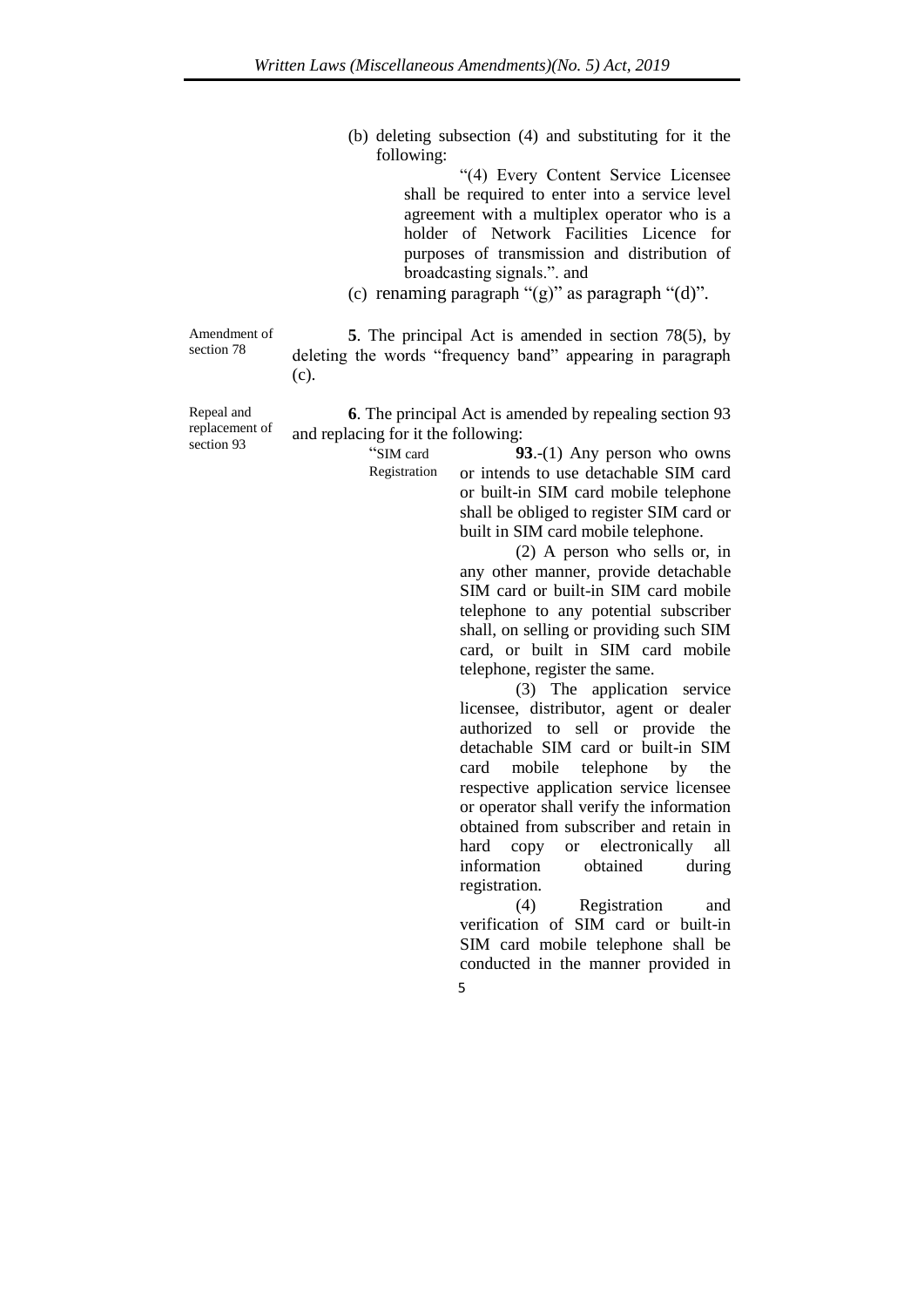the Regulations.".

Repeal and replacement of section 95

Amendment of section 117

**7**. The principal Act is amended by repealing section 95 and replacing for it the following:

> "Submission of information **95**. An authorised distributor, agent or dealer dealing with selling or distributing the detachable SIM card or built in SIM card mobile telephone shall submit to the respective application services licensee all the information and documents obtained during distribution or registration.".

**8**. The principal Act is amended in section 117, by-

- (a) deleting the words "after conviction" appearing at the end of subsection (1); and
- (b) deleting subsection (3) and substituting for it the following:

"(3) Any person who uses one or more numbers or electronic addresses without obtaining any relevant individual assignment or class assignment, commits an offence and shall be liable upon conviction to a fine of not less than five million Tanzanian shillings or imprisonment for a term not less than twelve months or to both, and shall be liable to a fine of seven hundred and fifty thousand Tanzanian shillings for everyday during which the offence continued.".

Amendment of section 118

**9**. The principal Act is amended in section 118 by deleting paragraph (d) and the closing phrase and substituting for them the following:

> "(d) permits any network services or application services, under the person's control to be used for an activity described in section 117(3),

> commits an offence and shall, upon conviction, be liable to a fine of not less than five million shillings Tanzanian shillings or imprisonment for a term not less than twelve months, or to both and shall also be liable to a fine of seven hundred and fifty thousand Tanzanian shillings for everyday during which the offence continued.".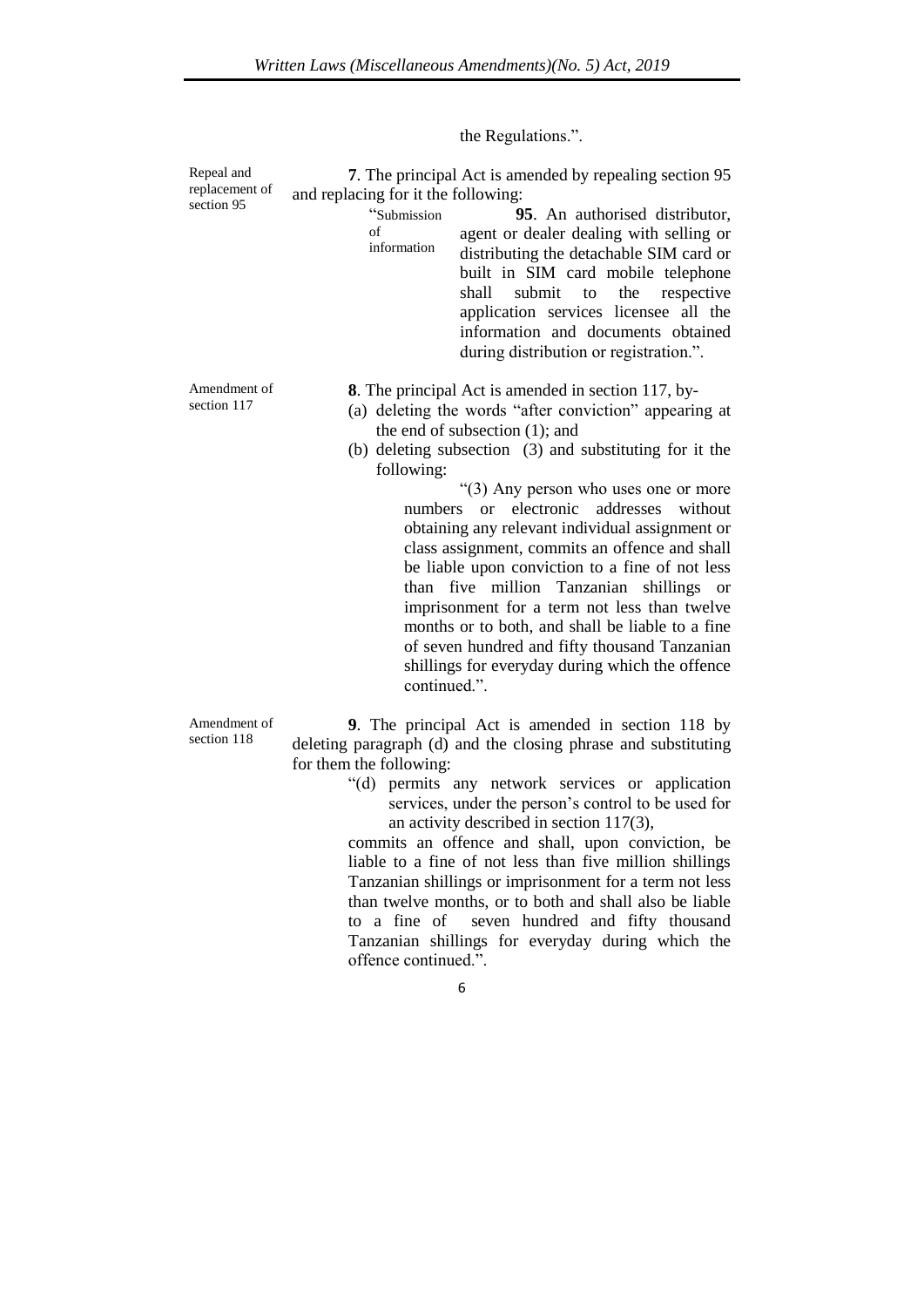Repeal and replacement of section 131

**10**. The principal Act is amended by repealing section 131 and replacing for it the following:

> "Use of unregistered SIM card

**131**.-(1) Any person who knowingly uses an unregistered SIM card or built in SIM card mobile telephone or in any manner, misuses SIM card, commits an offence and shall be liable on conviction to a fine of not less than five million Tanzanian shillings or imprisonment for a term of twelve months or to both.

(2) A service provider, distributor, agent or dealer authorised to sell or distribute the detachable SIM card, or built in SIM card mobile telephone, who in any manner causes to be used unregistered SIM card, commits an offence and shall be liable on conviction to a fine of not less than ten million Tanzanian shillings or imprisonment for a term of twenty four months or to both and where the commission of offence continues, the offender shall liable to a fine of seven hundred and fifty thousand Tanzanian shillings for each day during which the commission of offence continued.".

Repeal and replacement of section 165

**11**. The principal Act is amended by repealing section 165 and replacing it with the following:

"Regulations **165**. The Minister may make regulations for better carrying out or giving effect to the provisions of this Act.".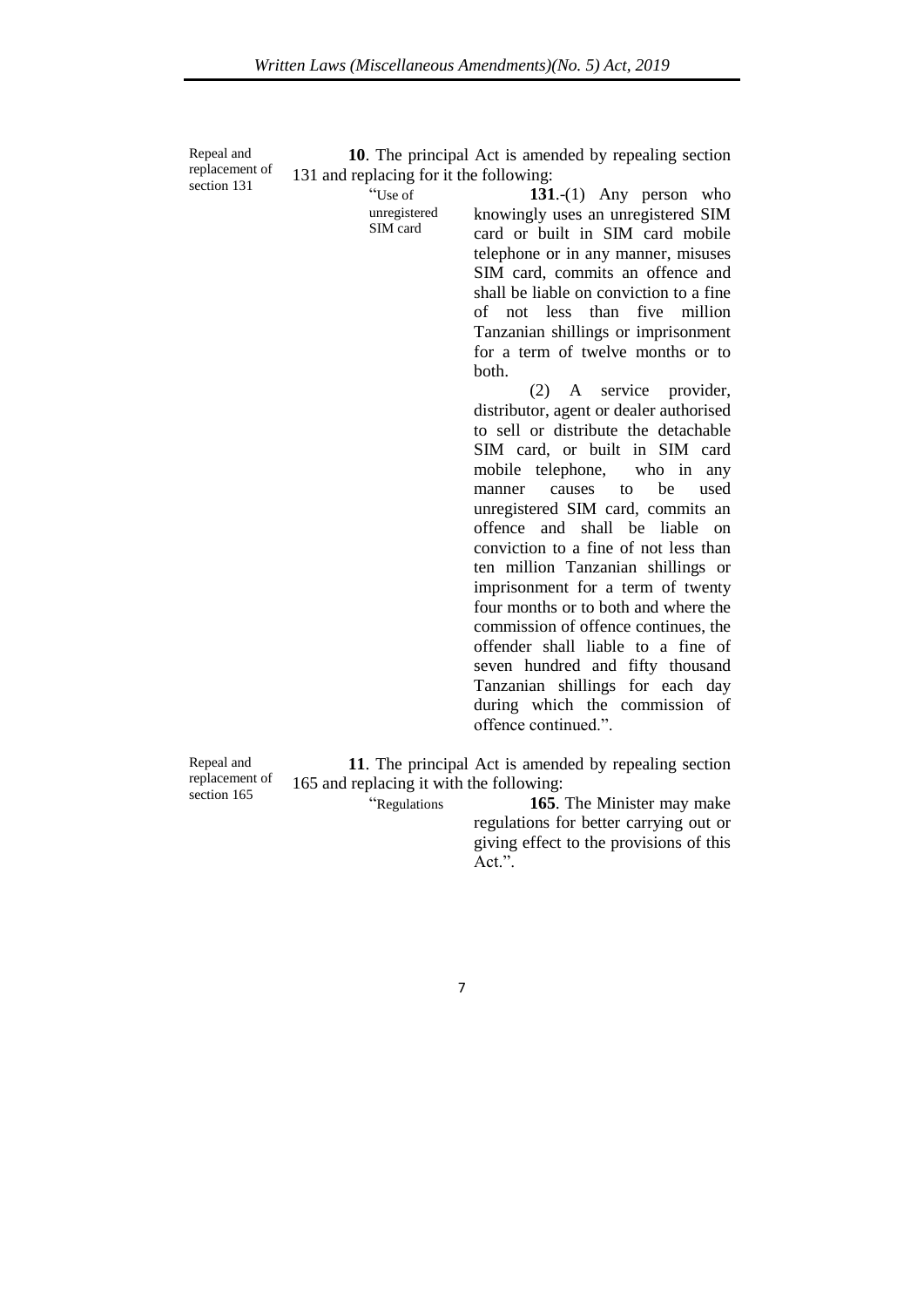## PART III AMENDMENT OF THE FIREARMS AND AMMUNITION CONTROL ACT, (CAP. 223)

Construction Cap.223 **12.** This Part shall be read as one with the Firearms and Ammunition Control Act, hereinafter referred to as the "principal Act".

> "Control of possession of fireworks

Amendment of section 3

**13.** The principal Act is amended by inserting in it's appropriate alphabetical order the following new definition:

"fireworks" means a device containing gunpowder or any other combustible substance which causes spectacular effects and explosions when ignited;"

Addition of section 21A

**14.** The principal Act is amended by adding immediately after section 21, the following:

> **21A**.-(1) Notwithstanding the provisions of this Act and any other written law, a person shall not import, manufacture, sell or otherwise supply fireworks unless he has obtained approval from Inspector General of Police.

(2) A person shall not carry out activities involving fireworks unless he has obtained written permit from the person authorized to deal with fireworks in accordance with subsection  $(1)$ .

(3) Any person who contravenes with the provisions of this subsections  $(1)$  or  $(2)$  commits an offence and is liable upon summary conviction to a fine of five hundred thousand shillings or to imprisonment for a term not less than six months but not exceeding one year or to both such fine and imprisonment.

(4) The Minister may, by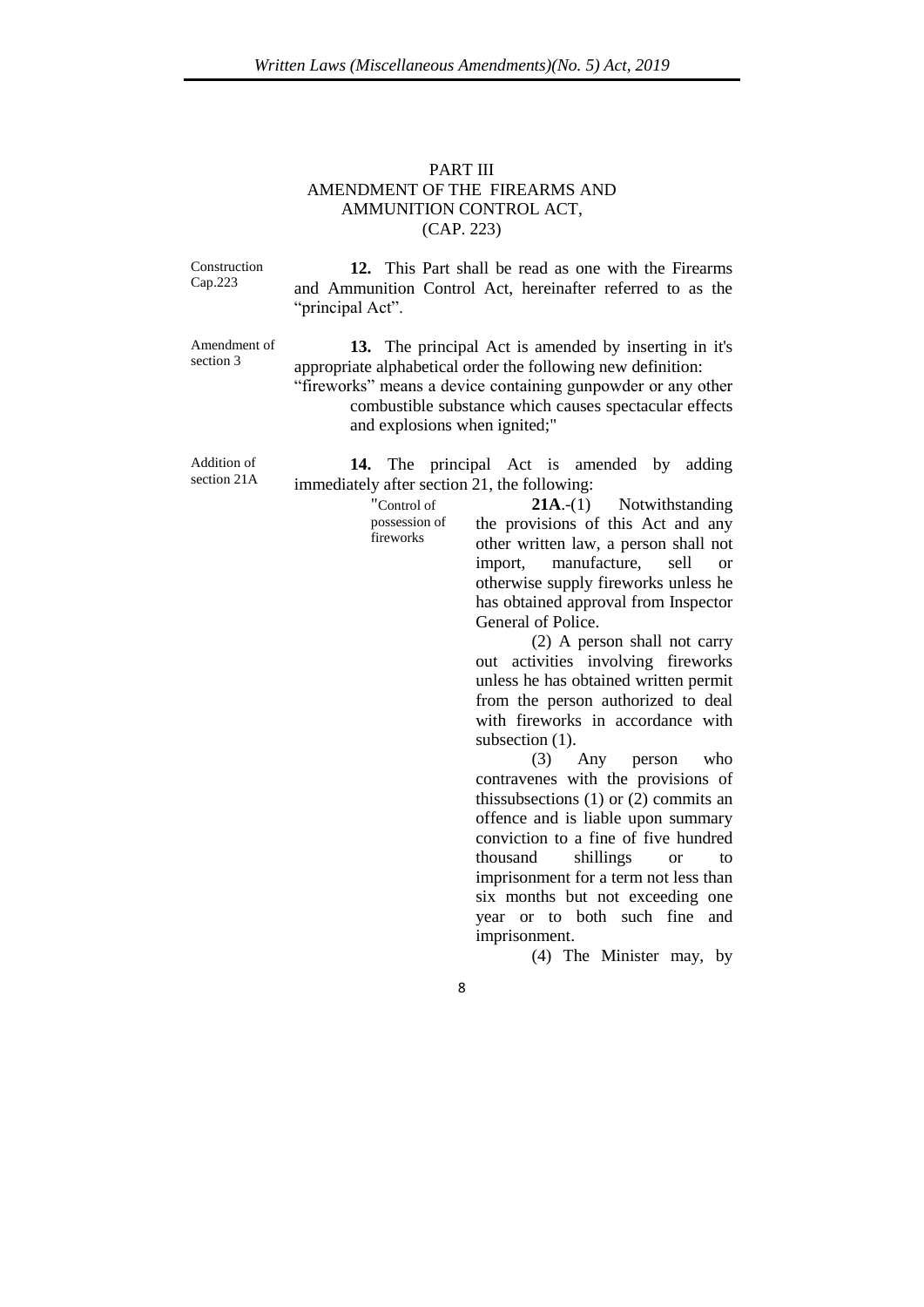regulations, prescribe the procedures for better carrying into effect of the provisions of this section."

#### PART IV

## AMENDMENT OF THE NATIONAL ARTS COUNCIL ACT, (CAP. 204)

Construction **15.** This Part shall be read as one with the National Arts Council Act, hereinafter referred as the "principal Act".

Amendment of section 2

**16.** The principal Act is amended in section 2, by- (a) adding in their appropriate alphabetical order the following new definitions:

- ""art" means any work through which a person uses skills to express ideas in making, showing or performing artistic works;
- "artist" means a person engaged in or undertaking artistic works;
- "infrastructure" includes theatre halls, open or closed premises used for demonstration of artistic works save for cinematograph;
- (b) in the definition of the term "artistic work"-
	- (i) in paragraph (a) by-
	- (aa) deleting subparagraph (i) and substituting for it the following:
		- "(i) paintings, drawings, graphic designs, etchings, lithographs, woodcuts, engravings, computer aided animations and prints;"
	- (bb) deleting sub paragraph (ii) and substituting for it the following:
		- "(ii) maps, plans, illustration and diagrams";
	- (cc) adding immediately after subparagraph (vi) the following:
		- $\mathcal{C}(V)$ modeling, and pageantries,
		- ii) fashion designs and such related works;"; and
	- (ii) in paragraph (c) by inserting the words
		- 9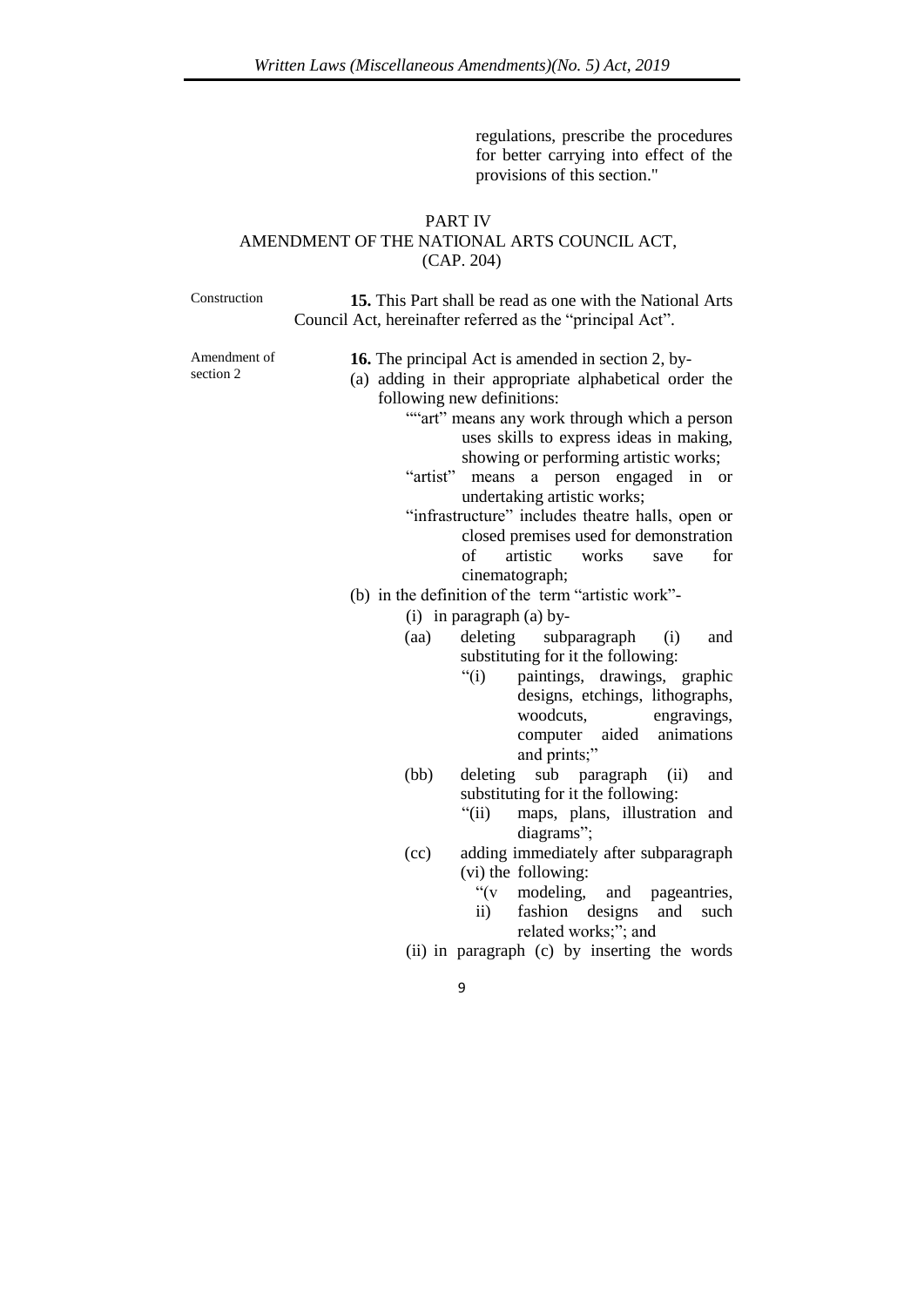"playwriting, music composition" between the words "costume design" and "make up".

Amendment of section 3 **17**. The principal Act is amended in section 3, by adding immediately after subsection (3) the following-

> "(4) The Council may, in consultation with other relevant authorities, appoint committees at regional and district levels.

> (5) The Council may make rules for the operations and governance of such Committees as it deems fit."

Amendment of section 4

**18.** The principal Act is amended in section 4-

- (a) in subsection (1)-
	- (i) in subparagraph (d), by inserting the words "monitor, regulate, assess" between the words "to plan" and "and coordinate";
	- (ii) in subparagraph (e), by inserting the words "policies, legislation, marketing and" between the words "relating to" and "the development";
	- (iii) deleting subparagraph (i) and substituting for it the following:
		- "(i) to provide bylaws published in the *Gazette* and in such manner as the Council may approve, a system of registration of artists, artistic ensembles, associations or organizations, infrastructure used for artistic entertainment and performance, vendors and all persons engaged or otherwise uses for gain the works of art;"
- (b) by adding immediately after paragraph (i) the following:
	- "(j) to make, publish and disseminate information and guidelines relating to the revival, promotion, development, production and marketing of artistic works;
	- (k) to establish, compile and maintain databases, including database of persons,
		- 10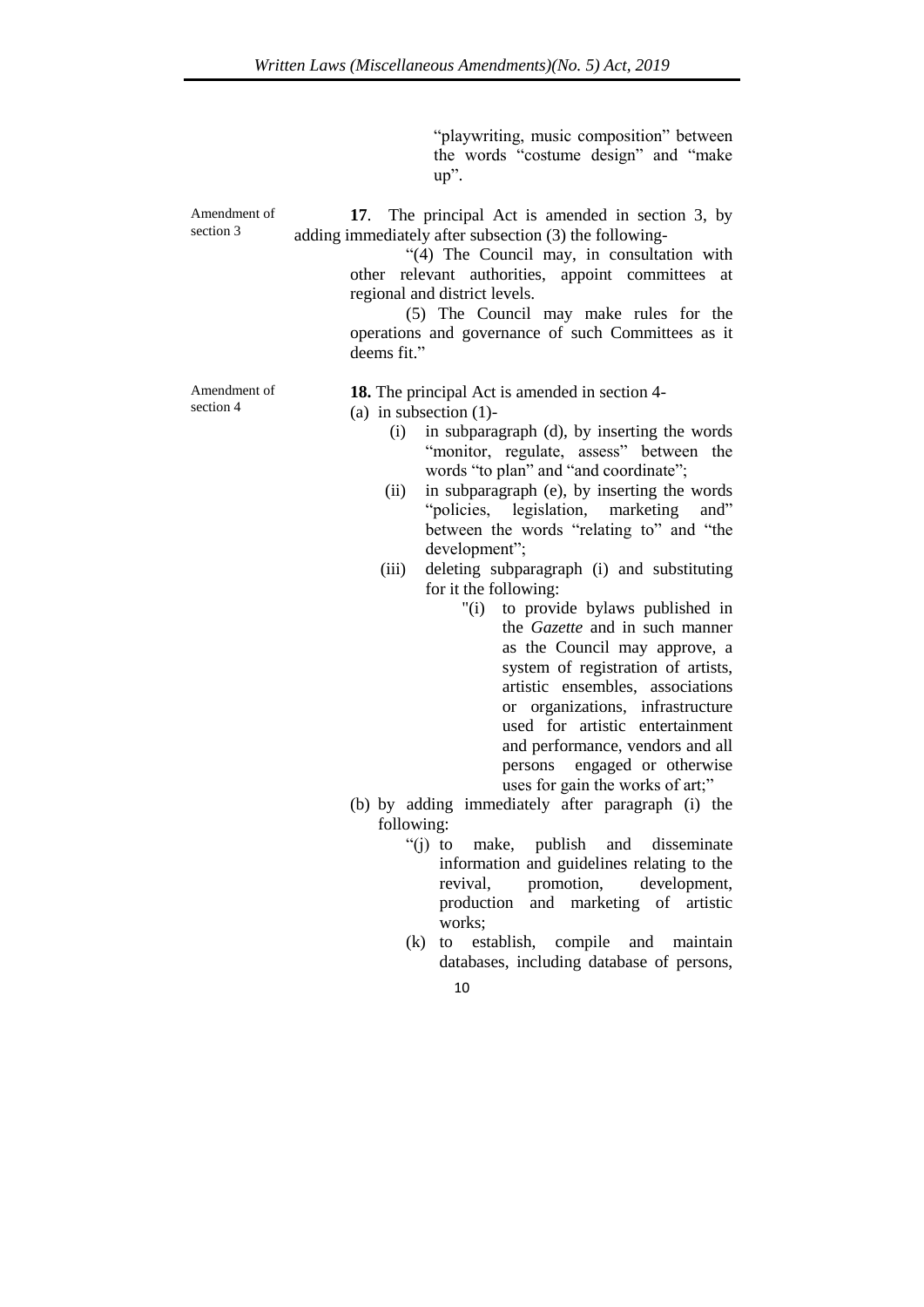organizations, institutions, equipment and facilities connected with the works of arts;

- (l) to promote adherence with Tanzania's cultural, moral and ethical values among artists and other persons involved in production, performance, distribution or exhibition of artistic works within the purpose of this Act;
- (m) to promote formation of associations or organizations with a view to encourage growth of smaller groups of persons engaging in artistic works in Tanzania;
- (n) to assist any artist or group of persons who are citizens of Tanzania in obtaining relevant training or study tour on arts or artistic skills within or outside Tanzania;
- (o) to raise, maintain or otherwise administer funds from such sources and by such means as the Minister may approve to enable the Council to carry out its functions and empowering the artists in carrying out their artistic activities;
- (p) to exercise disciplinary powers over persons or group of persons, organizations, associations, or owners of infrastructures engaged in artistic works who contravene provisions of this Act; and
- (q) to perform such other functions as may be assigned by the Minister or prescribed to it under the provisions of this Act and other written laws."
- (c) by deleting subsection (2) and substituting for it the following:

"(2) The Council shall have the power, in its capacity as a body corporate, for the purpose of carrying out its functions to rate, inspect, arrest, suspend or destroy any work of art being produced, displayed or kept in contravention of the Act and other relevant laws or do all such acts as appear to it to be requisite, advantageous or convenient for or in connection with the carrying out of its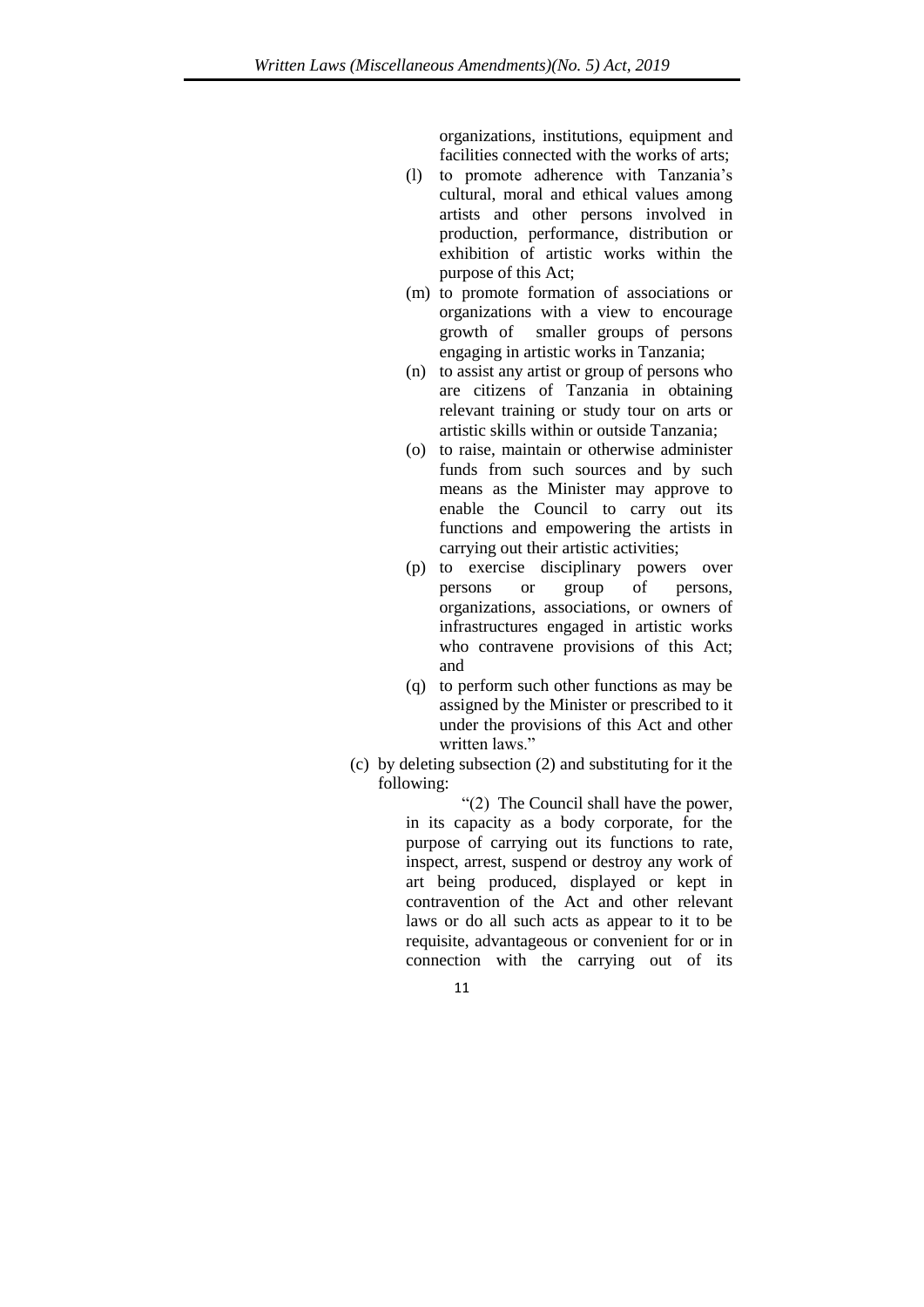functions or incidental or conducive to their proper discharge and may carry on any activity in that behalf either alone or in association with any other person or body whether within or outside the United Republic."

Addition of section 4A

section 15

**19**. The principal Act is amended by adding immediately after section 4 the following new section: "Registration

**4A**.-(1) The Minister may make specific regulations prescribing the manner of registration of artistic works, artists, artistic ensembles, associations, organizations, infrastructures as well as grounds for the refusal of registration, exemption from registration and cancellation of registration.

(2) Any artist, artistic ensembles, associations, organizations or owners of infrastructures who engages in any artistic activity without being registered by the Council commits a disciplinary offence and upon determination by a competent disciplinary organ formed under this Act may be may be liable to a fine not exceeding one million shillings or any other penalty as prescribed in the respective rules made under this Act."

Amendment of **20.** The principal Act is amended in section 15(1), by-

of artistic works

- (a) deleting the words "With the consent of the Minister, the Council" and substituting for them the words "The Minister ".
- (b) deleting paragraph (e) and substituting for it the following:
	- "(e) providing for a system of registration and issuance of permits to persons, organizations, associations or owners of infrustructure used for artistic activities engaged in or using works of art and infrustructures for exhibition and, or performance of artistic works;"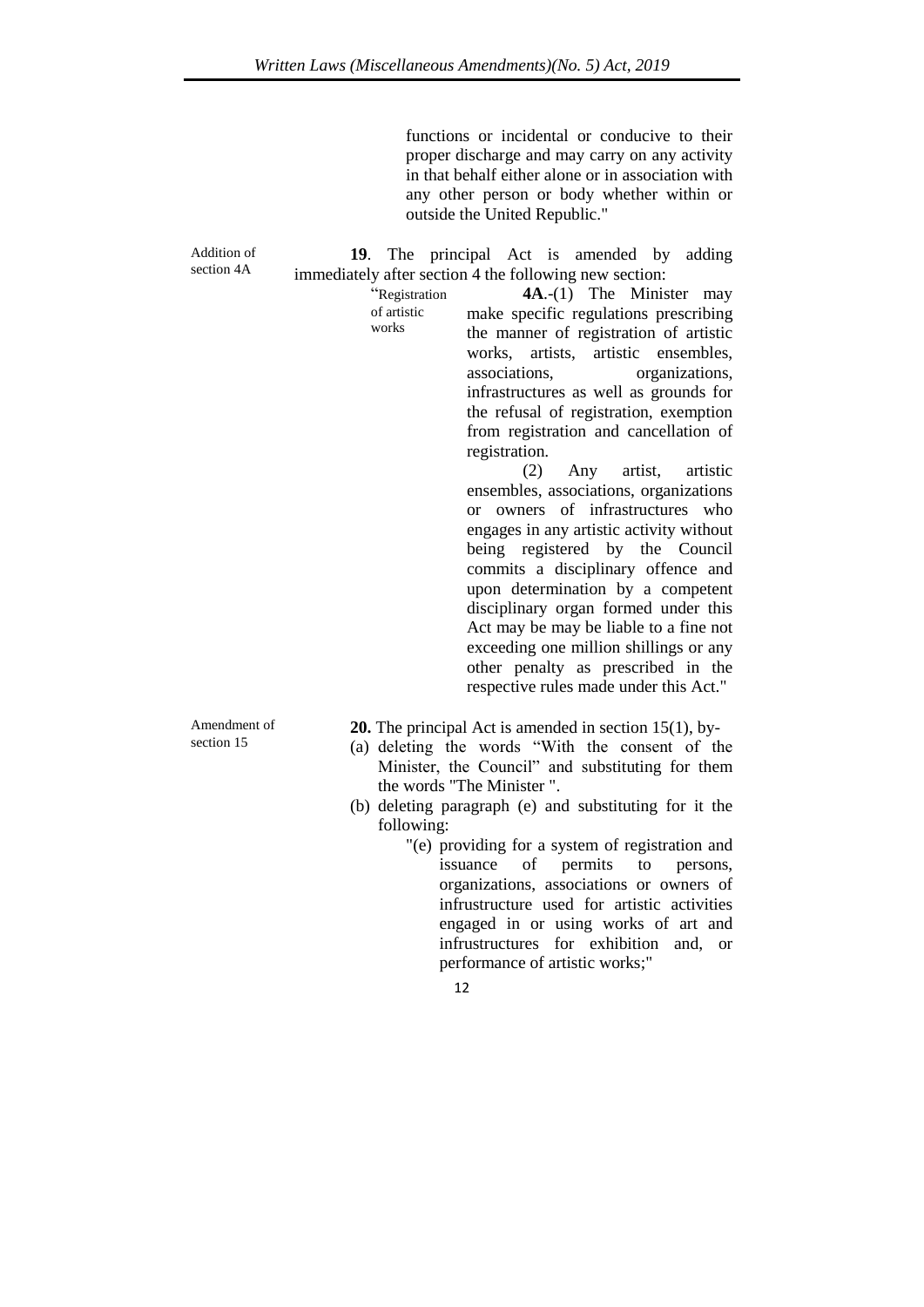- (c) adding immediately after paragraph (h) the following-
	- "(i) providing for proper monitoring, control codes of conduct and disciplinary systems for artists, composer of artistic works, group of persons, associations, organizations and owners of infrastructures."

Addition of section 16

**21**. The principal Act is amended by adding immediately after section 15 the following new section:

Minister

"Appeals to **15A**.-(1) A person who is aggrieved by the decision of the Council under this Act may within thirty days of such decision, appeal to the Minister.

(2) On receipt of the appeal, the Minister shall, within thirty days, consider and determine the appeal.

(3) In determining the appeal, the Minister may-

- (a) uphold, quash or vary the decision of the Council and give decision accordingly;
- (b) require the Council to inquire into any specific information from the appeallant and make further consideration of the application."

#### PART V

## AMENDMENT OF THE NATIONAL EXAMINATION COUNCIL OF TANZANIA ACT, (CAP. 107)

Construction Cap.107

**22**. This Part shall be read as one with the National Examination Council of Tanzania Act, hereinafter referred to as the "principal Act".

Amendment of section 2

**23**. The principal Act is amended in section 2, by inserting in their appropriate alphabetical order the following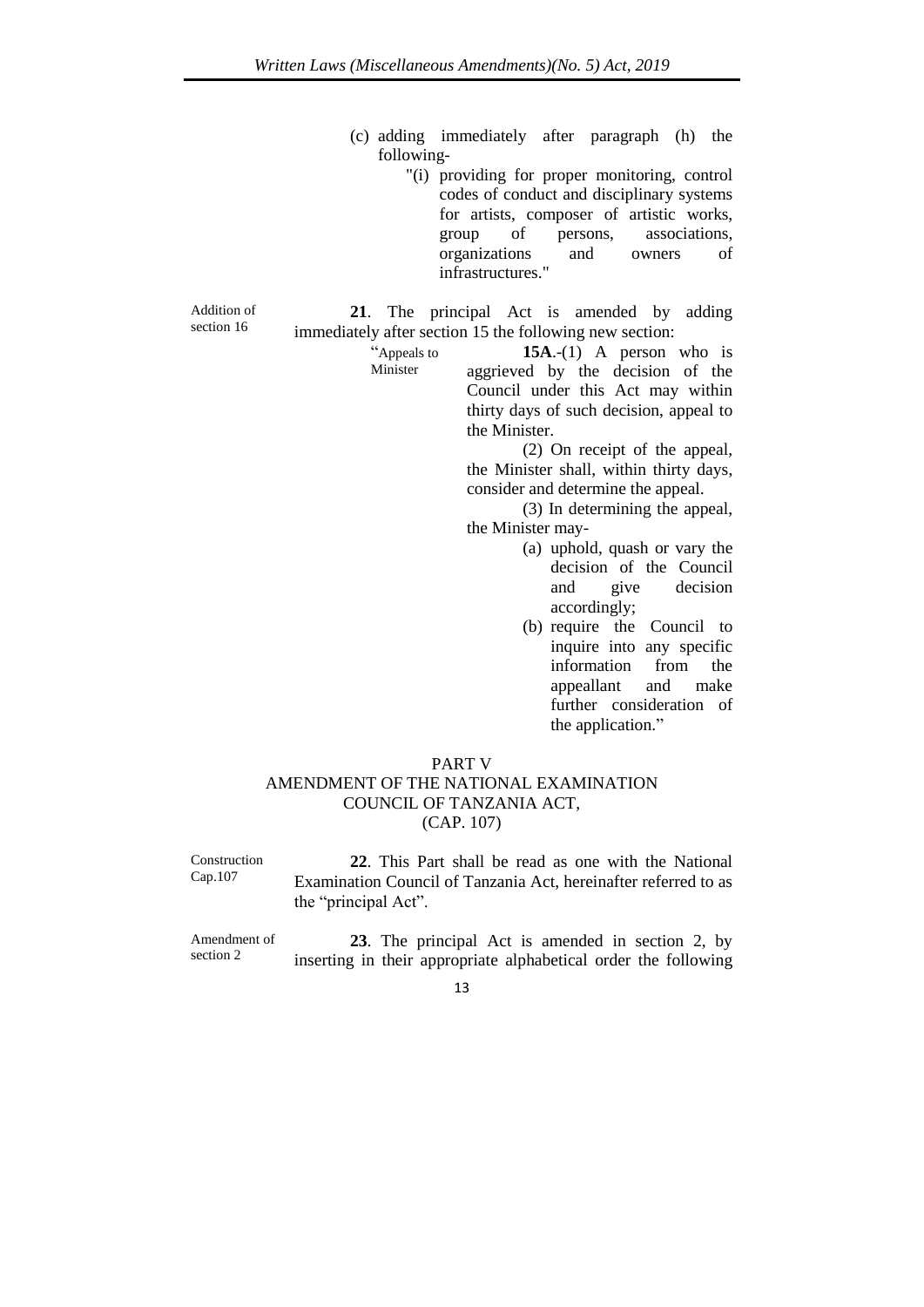new definitions:

- ""Authorized officer" includes an examination supervisor, invigilator, and any other person entrusted with the duty to handle examination material;
- "candidate" means a person registered to sit for an examination conducted by or on behalf of the Council;
- "certificate" means a document issued by the Council and designated as such showing results obtained by a particular candidate in an examination;
- "examination" means a formal test of a person's knowledge or proficiency in a particular subject matter or skill conducted under this Act by or on behalf of the Council;
- "examinations material" whether in print or electronic form, means-
	- (a) an examination paper, booklets, stencils, recorded tapes, chemicals, electronic devices;
	- (b) notes for the preparation of an examination paper;
	- (c) instructions for the setting up of equipment and the preparation of instruments for an examination;
	- (d) any other document or material which is intended to form part of an examination paper or to enable an examination paper to be prepared and conducted; or
	- (e) security envelopes and storage bags used for safe custody of the examination papers;
- "examination paper" includes a question paper, examination instructions or the draft or copy of an examination paper or instructions in respect of an examination which has not been taken, and includes an electronic form thereof;"

Amendment of heading to Part II

**24**. The principal Act is amended by deleting the heading to Part II and substituting for it the following:

#### "PART II

## ESTABLISHMENT, OBJECTIVES AND FUNCTIONS OF THE COUNCIL"

Amendment of section 4

**25**. The principal Act is amended in section 4, by-

- (a) deleting a full-stop appearing at the end of paragraph (f) and substituting for it a semi colon ; and
- (b) adding immediately after paragraph (f) the
	- 14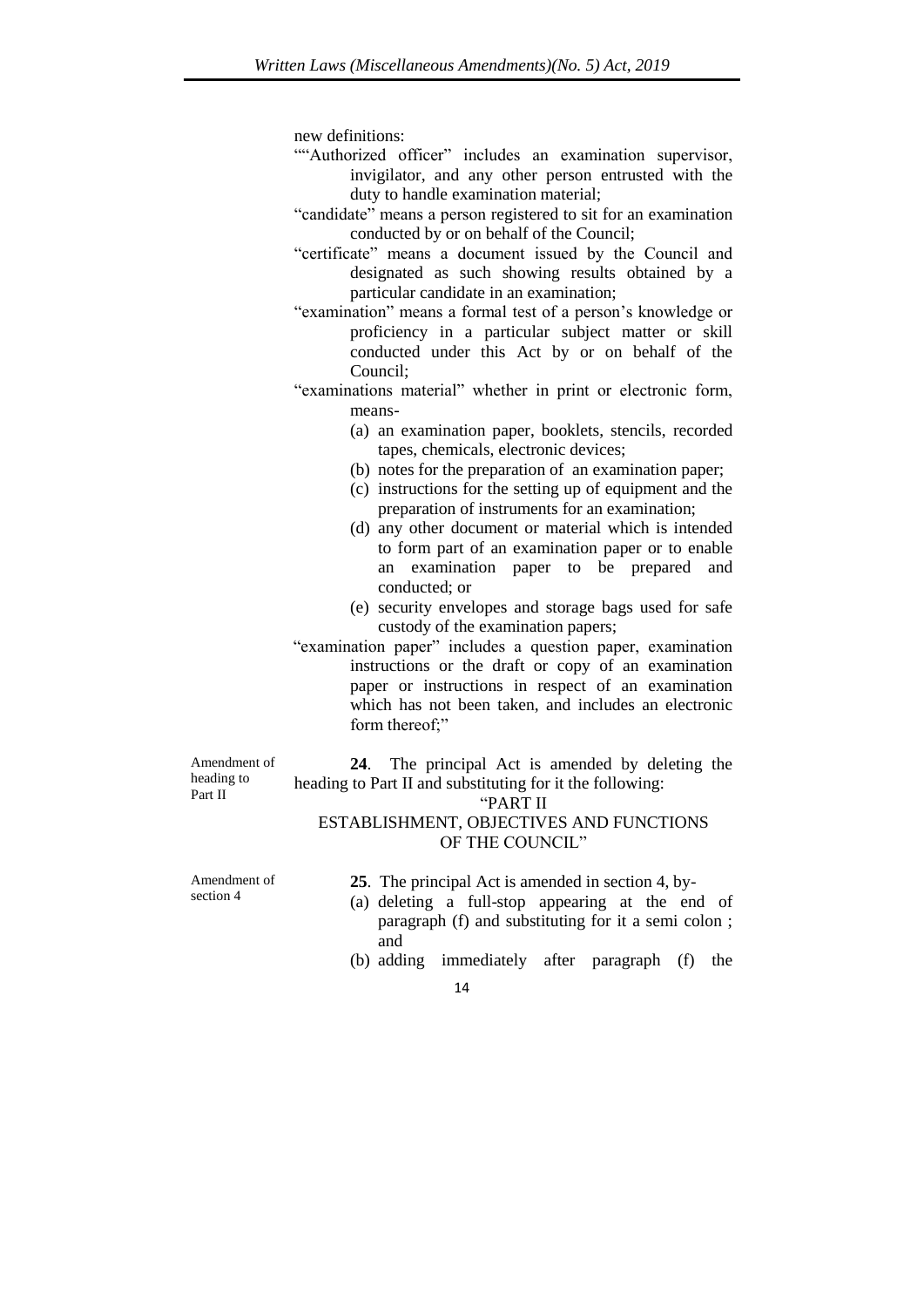|                            | following:<br>" $(g)$ "<br>to conduct research on issues related to<br>examinations or assessment; and<br>to organize training courses for or<br>(h)<br>arrange for the training of setters,<br>examiners, supervisors,<br>moderators,<br>invigilators and other persons connected<br>with examinations."                                                                                                                                                                                                                                                                |
|----------------------------|--------------------------------------------------------------------------------------------------------------------------------------------------------------------------------------------------------------------------------------------------------------------------------------------------------------------------------------------------------------------------------------------------------------------------------------------------------------------------------------------------------------------------------------------------------------------------|
| Amendment of<br>section 5  | <b>26</b> . The principal Act is amended in section $5(2)$ , by-<br>(a) inserting immediately after paragraph (h) the<br>following:<br>$\degree$ (i)<br>to suspend or nullify examination or any<br>part thereof, where the Council is satisfied<br>that there have been irregularities in the<br>course of such examination;<br>to withhold or cancel the results or<br>(j)<br>certificate of a candidate where<br>the<br>Council is satisfied that he has been<br>involved in examination irregularities;<br>and"; and<br>(b) renaming paragraph (i) as paragraph (k). |
| Amendment of<br>section 9  | 27. The principal Act is amended in section $9(1)$ , by<br>deleting paragraph (b) and substituting for it the following:<br>not more than four other members of the<br>" $(b)$<br>Council."                                                                                                                                                                                                                                                                                                                                                                              |
| Amendment of<br>section 11 | <b>28</b> . The principal Act is amended in section $11(2)$ , by-<br>(a) deleting a full-stop appearing at the end of<br>paragraph (d) and substituting for it a semi colon<br>and the word "and"; and<br>(b) adding immediately after paragraph (d) the<br>following:<br>" $(e)$ to<br>investigate<br>all<br>examination<br>irregularities and malpractices and make<br>recommendations to the Council."                                                                                                                                                                |
| Amendment of<br>section 13 | <b>29.</b> The principal Act is amended in section $13(1)$ by<br>adding at the end of paragraph (c) the words "or assessment".                                                                                                                                                                                                                                                                                                                                                                                                                                           |
| Amendment of<br>section 16 | <b>30</b> . The principal Act is amended in section 16 -<br>(a) in subsection $(1)$ , by deleting paragraph $(a)$ and                                                                                                                                                                                                                                                                                                                                                                                                                                                    |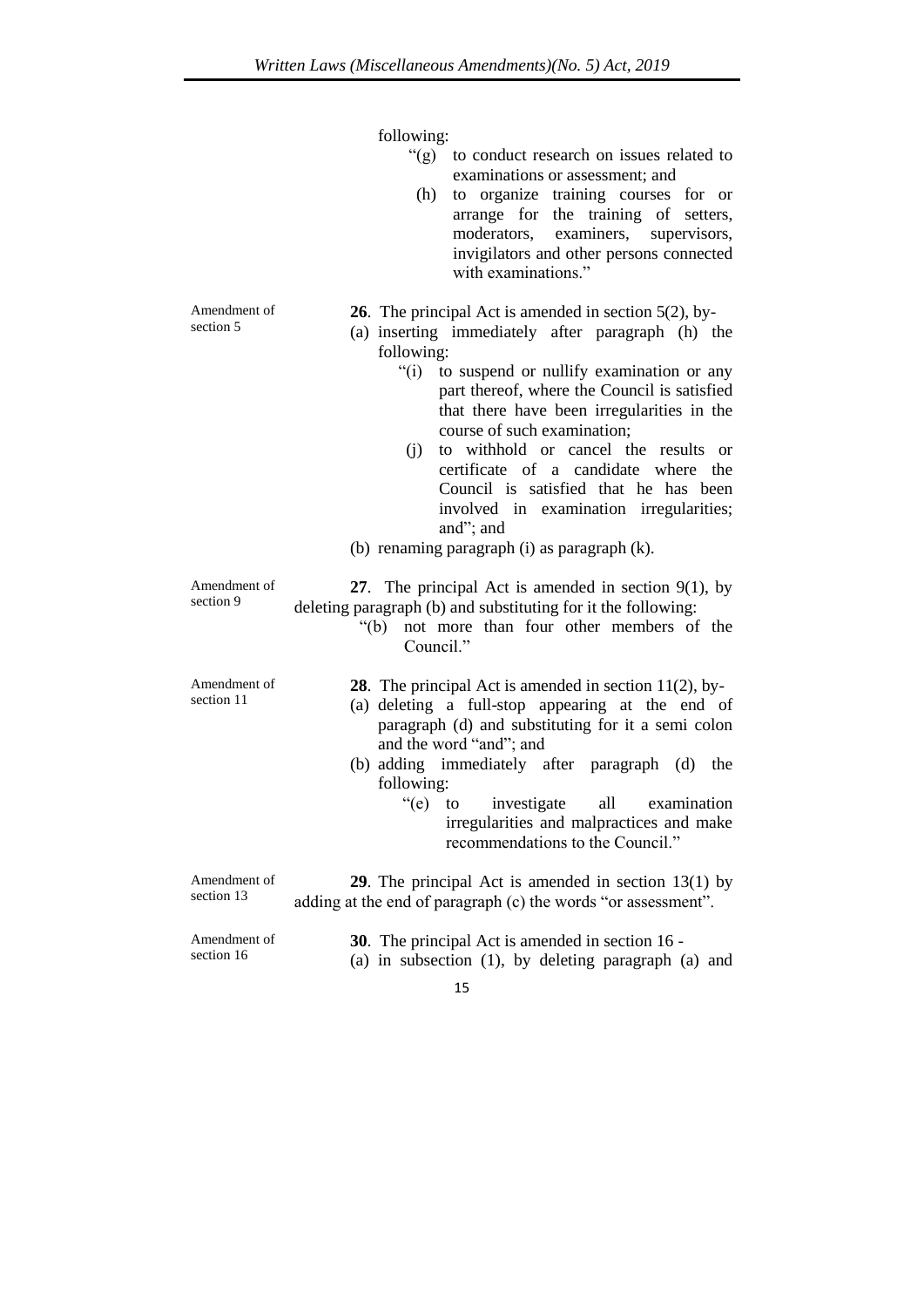substituting for it the following:

- "(a) a statement of financial performance during the financial year;"
- (b) in subsection (2), by deleting the words "Tanzania Audit Corporation" and substituting for them the words "Controller and Auditor General".

Addition of new Part IIIA

**31**. The principal Act is amended by adding immediately after Part III a new Part IIIA as follows:

"PART IIIA

offence.

## OFFENCES AND PENALTIES

| Leaking and                 |                                         | $17A$ .-(1) A person who, |  |  |  |
|-----------------------------|-----------------------------------------|---------------------------|--|--|--|
| malicious<br>destruction of | having access to examination            |                           |  |  |  |
| examination                 | materials, shall not intentionally      |                           |  |  |  |
| paper                       | reveal the contents thereof, whether    |                           |  |  |  |
|                             | orally, in writing or electronically to |                           |  |  |  |

(2) A person shall not disclose to any person any examination question or any information relating to the contents of any examination paper.

any unauthorized person, commits an

(3) A person shall not damage or destroy examination material.

(4) A person who, being an authorized officer, shall not negligently or carelessly discharge the functions set out under this Act so as to occassion leakage or malicious destruction of examination paper.

Impersonation **17B**.-(1) A person shall not-

(a) whether as a registered candidate or otherwise, sit for a particular examination of the Council with intent to impersonate, offers or attempts to present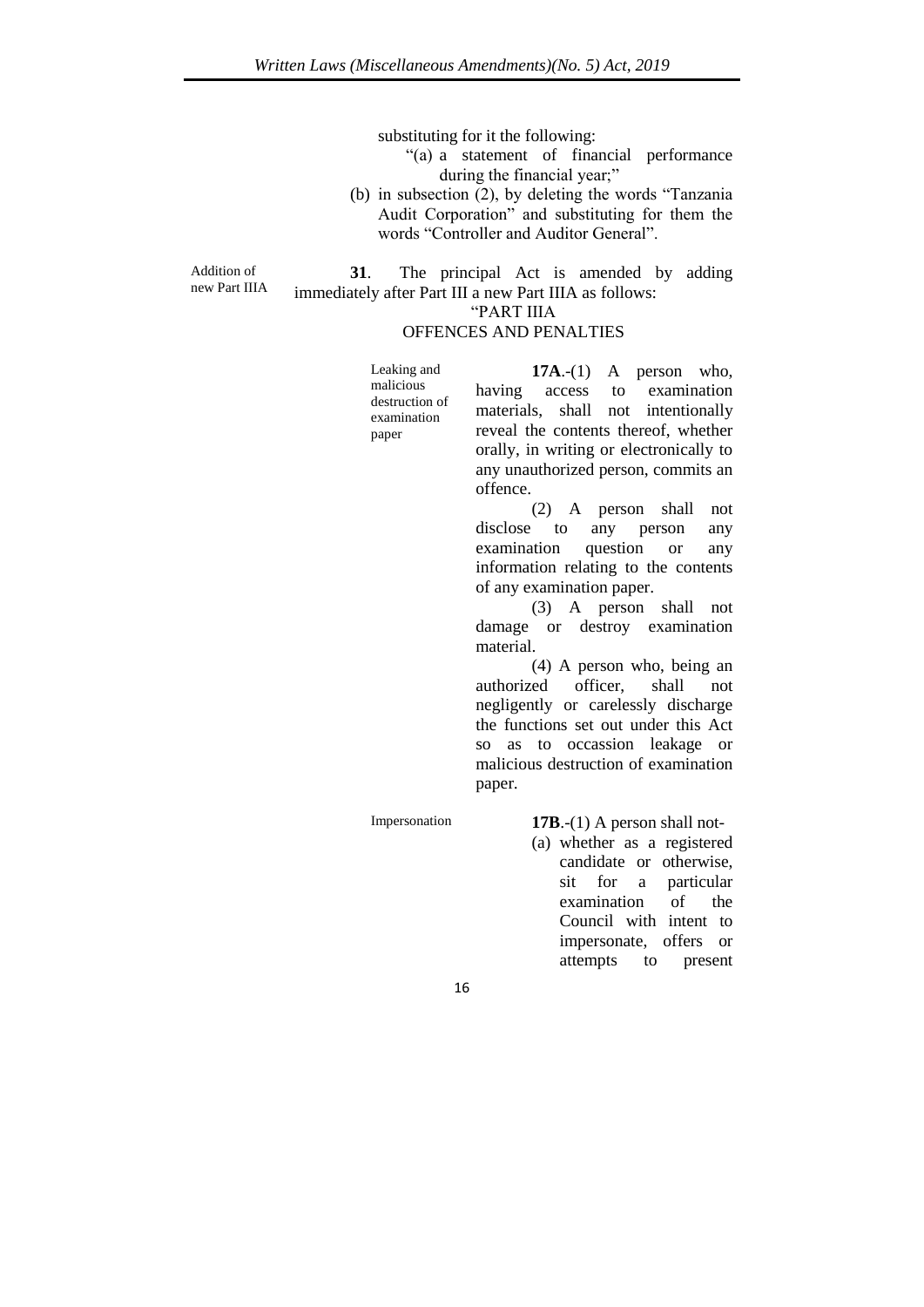himself to take the part of another registered candidate;

- (b) being a registered candidate for a particular Councils' examination, knowingly allows another person to sit for that examination on his or her behalf; or
- (c) falsely use a certificate, testimonial, signature, photograph or document of another person with intent to impersonate that other person.

(2) The Council may, in addition to the penalty under subsection (1), cancel the registration of the person as a candidate.

**17C**.-(1) A person shall not take out from an examination room, strong room, hall, office or any other identified or selected place, examination question paper, answer booklet or unauthorized examination material used or unused, in person or by the use of an agent.

(2) A person shall not possess a written, recording or any other form of Communication condensed or summarised on any medium of communication device, including electronic communication device onto which information in regard to examinations in progress or to be conducted is written, recorded or communicated.

Prohibition of publication or disclosure of information to

Unlawful handling of booklets and possession of unauthorized materials or content

> **17D**.-(1) A person shall not, without the consent in writing given by or on behalf of the Council,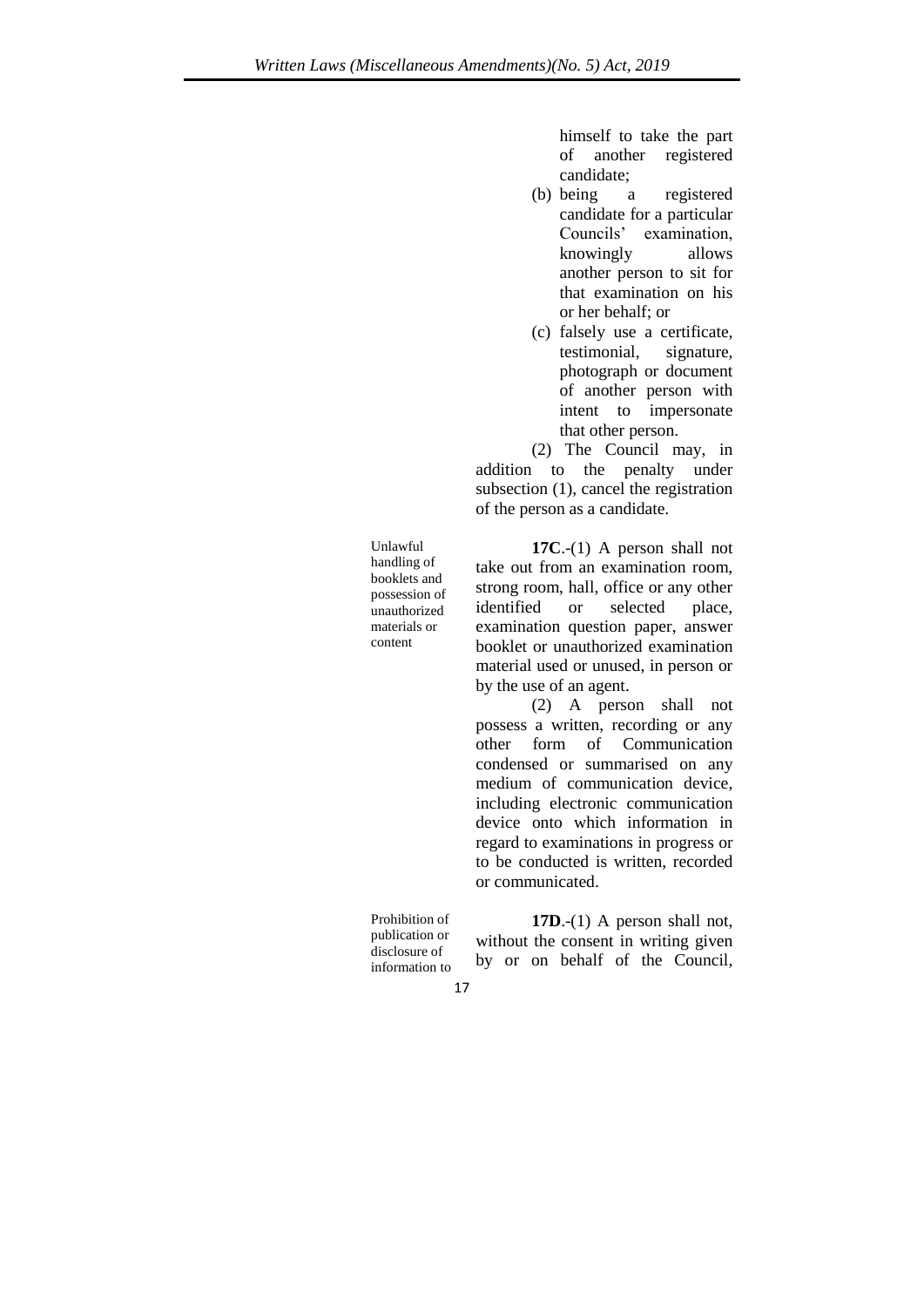unauthorized person publish or disclose to any person, otherwise than in the course of his duties, the contents of any document, or information under this Act. (2) A person shall not publish or communicat to any person information which to his knowledge has been published or disclosed in contravention of subsection (1). General penalty **17E**. A person who contravenes or fails to comply with any provisions under this Part, Commits an offence and is liable, upon conviction, to a fine of not less than ten million shillings or to imprisonment for a term of not less than three years but not exceeding five years or to both.". **32.** The principal Act is amended in section 20 by deleting the word "shall" and substituting for it the phrase "shall, subject to the provisions of this Act,". **33.** The principal Act is amended by repealing section 25 and replacing for it the following following new section:

| $5$ culture $2J$ | "Regional and                           | $25-(1)$ There shall be                                                                                                                                                                                                                                                                                                                                                        |
|------------------|-----------------------------------------|--------------------------------------------------------------------------------------------------------------------------------------------------------------------------------------------------------------------------------------------------------------------------------------------------------------------------------------------------------------------------------|
|                  | Local                                   | established in respect of each                                                                                                                                                                                                                                                                                                                                                 |
|                  | Government<br>Examinations<br>Committee | regional and local government<br>authority, the Examinations<br>Committee.<br>(2) The Examinations<br>Committee established<br>under<br>subsection (1) shall oversee the<br>conduct of examinations at their<br>respective Region or local<br>government authority.<br>Regional<br>(3)<br>The<br>Examinations Committee<br>shall<br>consist of:<br>(a) Regional Administrative |
|                  |                                         | Secretary, who shall be                                                                                                                                                                                                                                                                                                                                                        |
|                  |                                         | the Chairman in each of                                                                                                                                                                                                                                                                                                                                                        |

Amendment of section 20

Repeal and replacement of section 25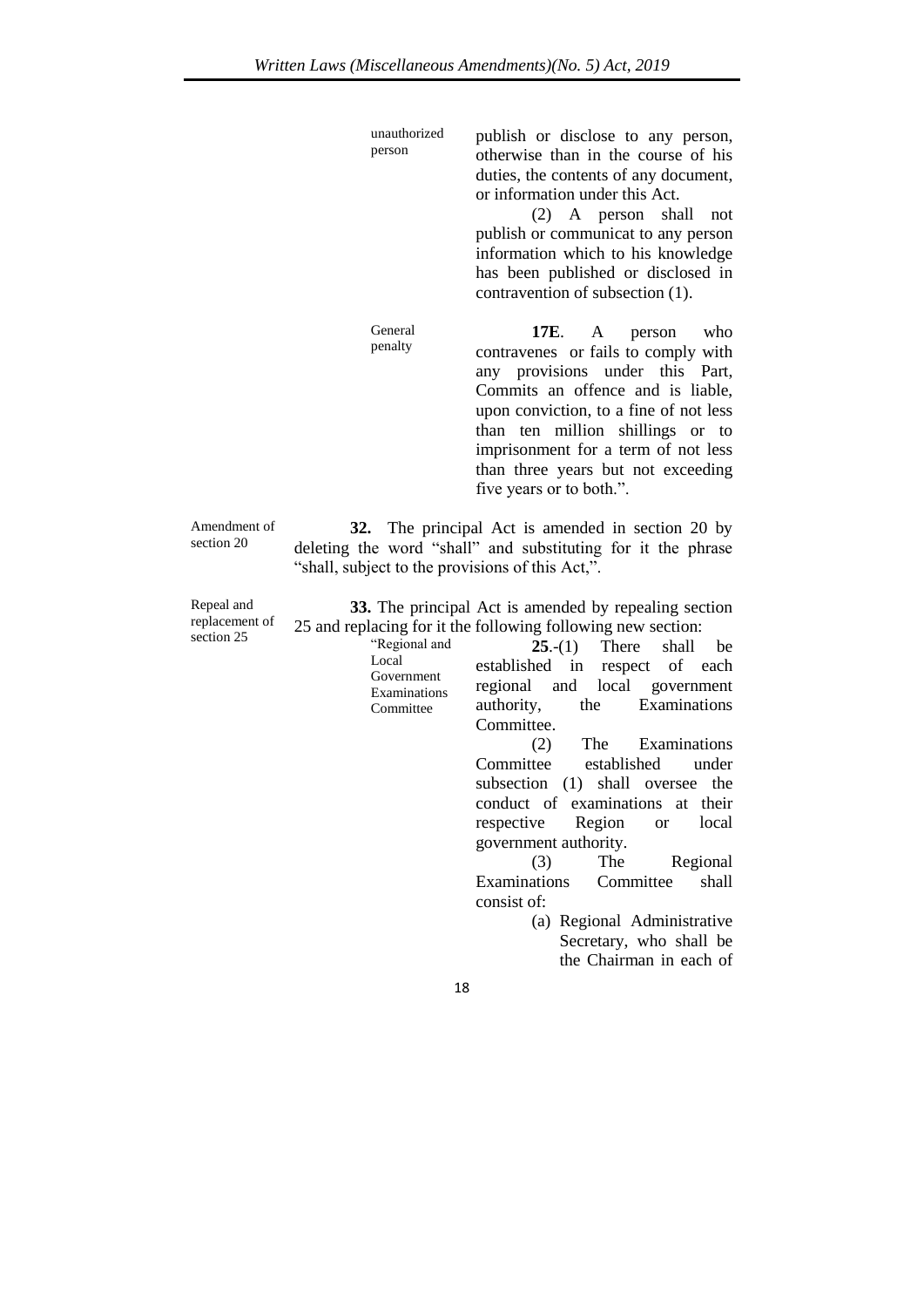his respective area of jurisdiction;

- (b) Regional Education Officer, who shall be the Secretary of the examination committee in his respective area of jurisdiction;
- (c) Regional State Attorney;
- (d) Regional Police Commander;
- (e) Regional Security Officer; and
- (f) Regional Academic Officer.

(4) The Local Government Examination Committee shall consist

- of-
- (a) the Executive Director of the local government authority, who shall be the Chairman;
- (b) Education Officer of the local government authority, who shall be the Secretary;
- (c) Officer Commanding District;
- (d) District Security Officer;
- (e) District Academic Officer; and
- (f) A State Attorney from the Office of the District Administrative Secretary."

Addition of section 26

**34**. The principal Act is amended by adding immediately after section 25 the following new section: "Oath of **26.-**(1) The Council may

secrecy require any person-

- (a) dealing with moderation of examination items, printing of examination papers,
- 19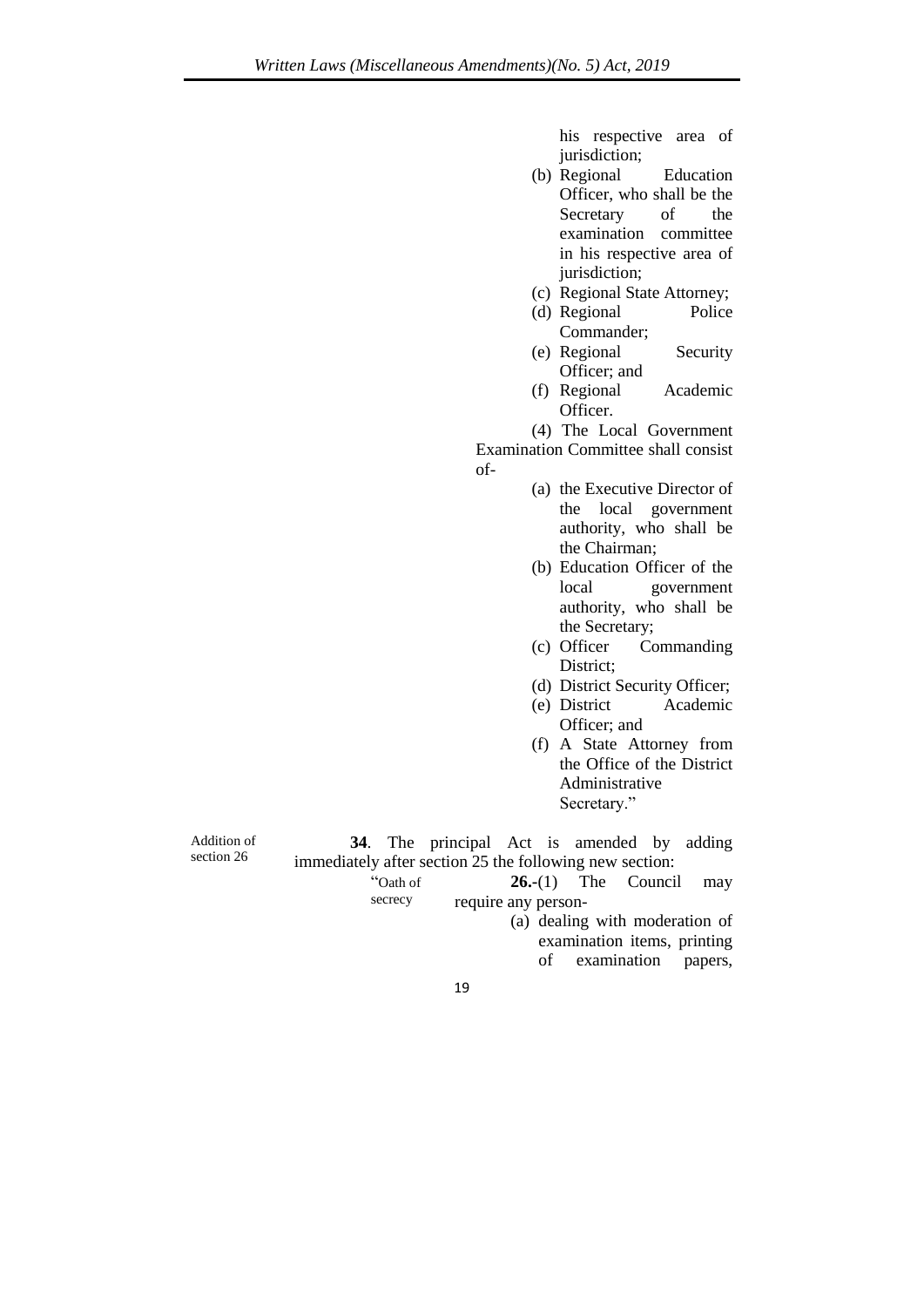supervision and invigilation of examinations, marking of candidate's scripts; or

(b) officially assigned to assist in marking exercise,

to take and subscribe to an oath of secrecy.

(2) Any person who, having subscribed to the oath, publishes, discloses or communicates to any other person information that is privy of secrecy, commits an offence and is liable upon conviction, to imprisonment for a term of not less than twenty years."

Amendment of Schedule

- **35**. The Schedule to the principal Act is amended-
- (a) by deleting paragraphs 1, 2 and 3 and substituting for them the following new paragraph:

"Composition of Council **1.-**(1) The Council shall consist of-

- (a) a Chairman who shall be appointed by the President from amongst the Vice Chancellors of the accredited Public Universities established in Tanzania;
- (b) one member appointed by the Minister responsible for education in consultation with the Minister responsible for local government from among head teachers of secondary schools;
- (c) one member appointed by the Minister responsible for education in consultation with the Minister responsible for local government from among head teachers of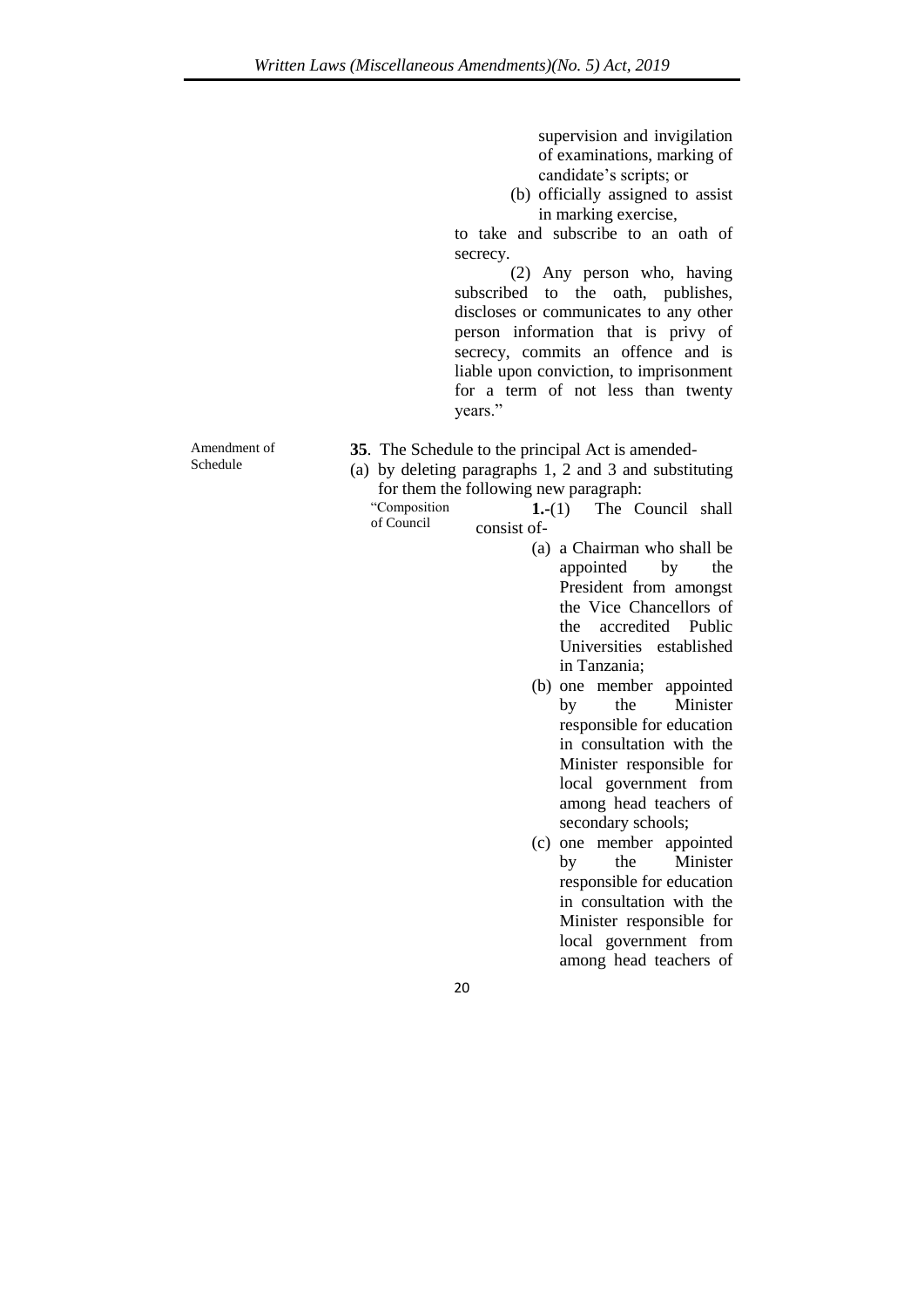primary schools;

- (d) one member appointed by the Minister responsible for education representing private institutions, who has experience and qualifications in education matters;
- (e) one member from the Ministry responsible for regional administration and local government who has experience and qualifications in education matters;
- (f) three members from Tanzania Mainland appointed by the Minister responsible for education from amongst people who have experience in education assessment matters, finance, planning, community development, gender, children and social welfare;
- (g) three members from Tanzania Zanzibar appointed by the Minister responsible for education in consultation with the Minister responsible for education in the Revolutionary Government of Zanzibar, from among people vested with qualifications relevant for education and assessment.
- 21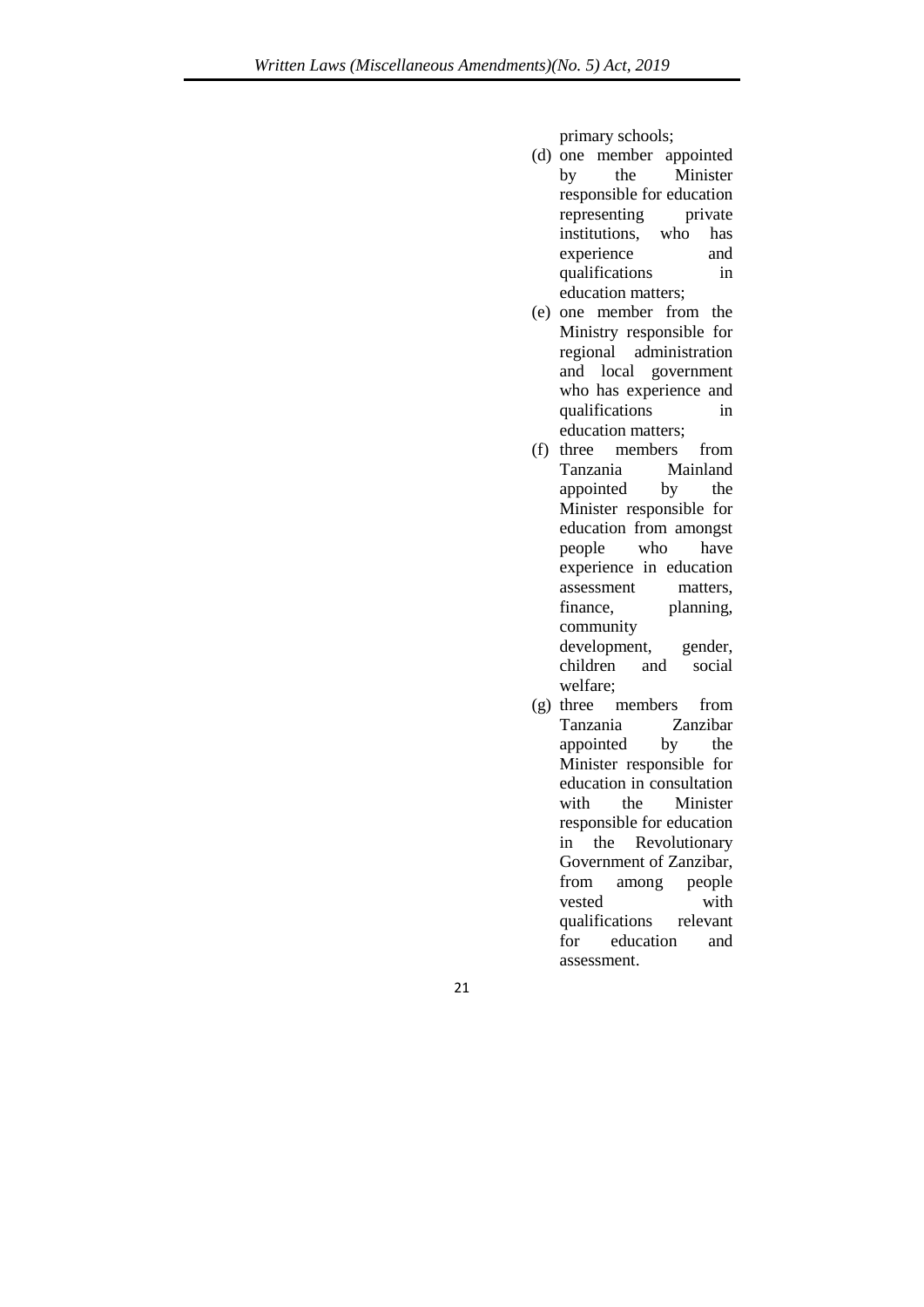(2) The Council may co-opt not more than four persons to attend and provide expertise during the deliberation of the Council on such matters as the Council may determine but such persons shall not have the right to participate in the decision making of the Council.

**2.** The Chairman and members of the Council shall, unless the appointment is terminated by the Minister, or ceases in any other way to be a member, hold office for a period of four years and shall be eligible for reappointment for one further term.

**3.-**(1) A member appointed by virtue of his office shall cease to be a member upon ceasing to hold the post that entitled his appointment to the Council.

(2) A member of the Council shall cease to be a member upon advice by the Council to the Minister of the fact, and the appointing authority may terminate the appointment of the member and appoint another member in his place if:

- (a) he has been absent from three consecutive meetings of the Council without reasonable cause;
- (b) he is convicted of a criminal offence and sentenced to imprisonment for a term exceeding six months or to a fine exceeding five hundred thousand

Tenure of office

Cessation of membership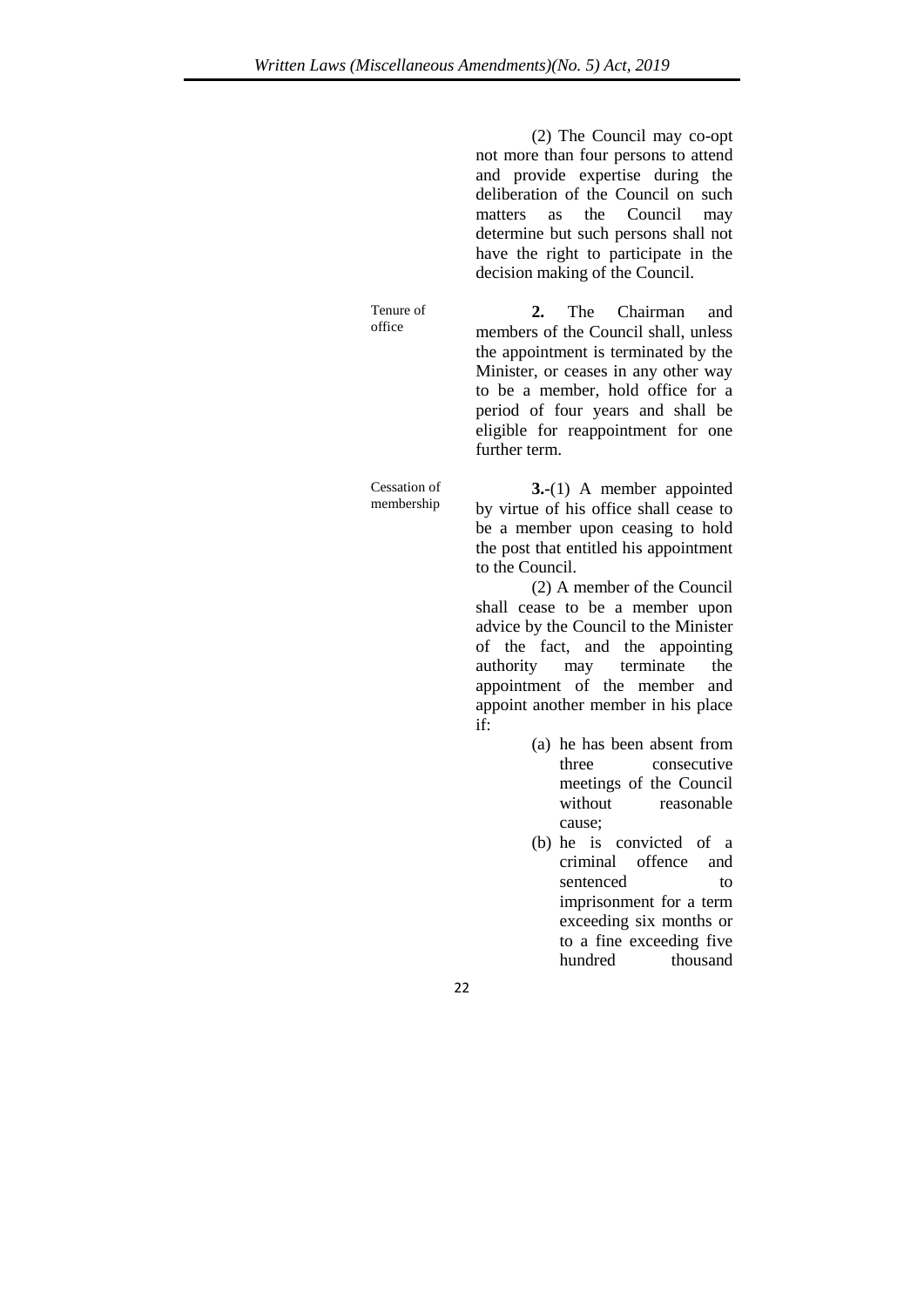Tanzanian shillings;

- (c) he is convicted of an offence involving dishonesty or fraud;
- (d) he is adjudged bankrupt or enters into a composition scheme or arrangement with his or her creditors;
- (e) he is incapacitated by physical or mental illness or is deemed otherwise unfit to discharge his duties as a member of the Council; or
- (f) he fails to comply with the provision of this Act relating to disclosure.
- (b) by renumbering paragraphs 6 to 12 as paragraphs 7 to 13 respectively.
- (c) in paragraph 8 as renumbered by deleting the words "meet not less than twice during" appearing in subparagraph (1) and substituting for it the words "ordinarily meet at least once in every three months."

#### PART VI

## AMENDMENT OF THE NATIONAL SECURITY COUNCIL ACT, (CAP. 61)

Construction Cap.61

Amendment of section 3

**36**. This Part shall be read as one with the National Security Council Act, hereinafter referred to as the "principal Act".

**37.** The principal Act is amended in section 3 in the definition of the term "defence and security organs" by inserting the words "Prevention and Combating of Corruption Bureau, Drugs Control and Enforcement Authority, Fire and Rescue Forces" between the words "Police Force" and "Tanzania Prisons".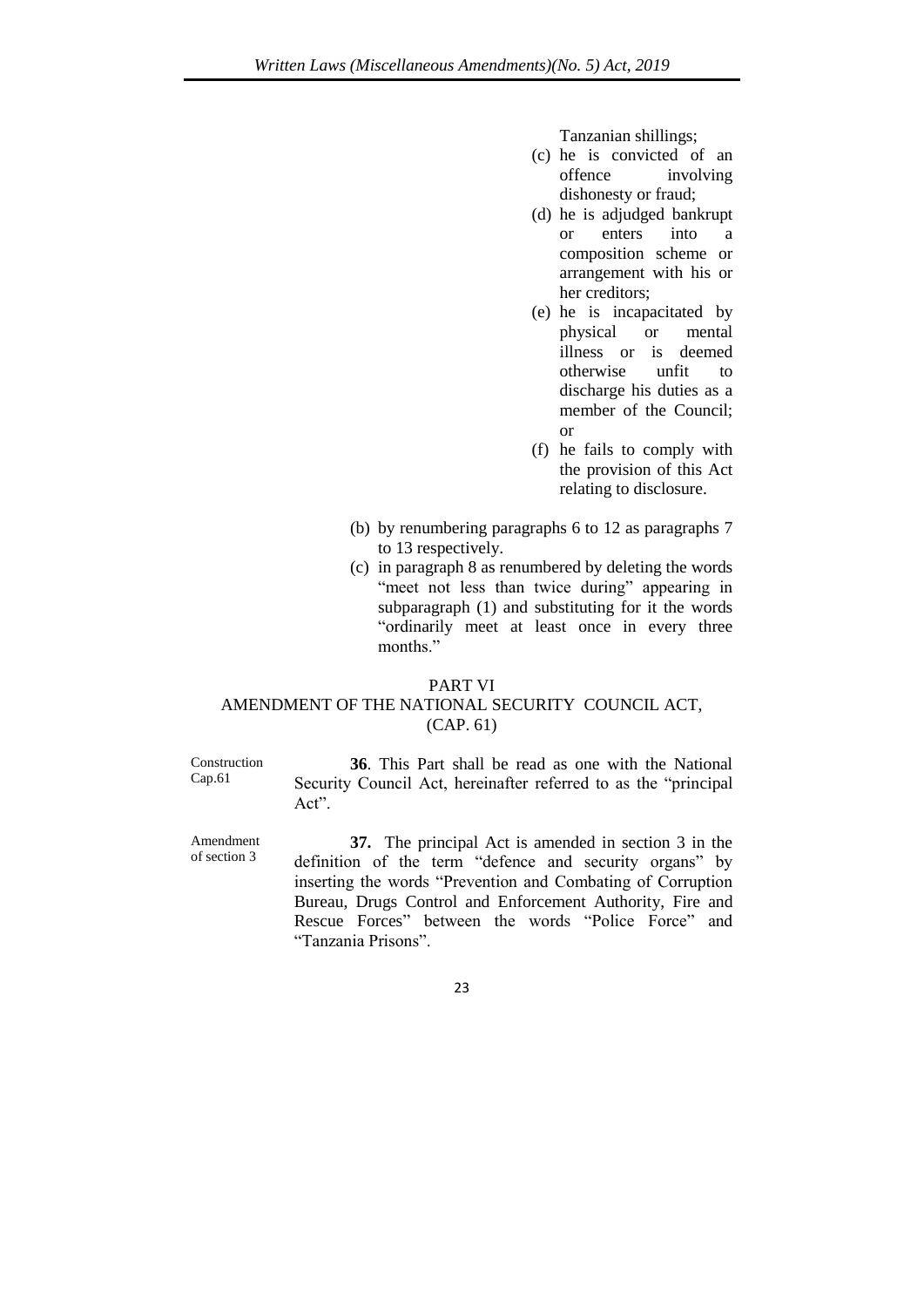| Amendment<br>of section 4                                                   | <b>38.</b> The principal Act is amended in section $4(2)$ , by<br>deleting paragraph (c) and (e) and sub stituting for them the<br>following:                                                                                                                                                                                                            |  |  |  |
|-----------------------------------------------------------------------------|----------------------------------------------------------------------------------------------------------------------------------------------------------------------------------------------------------------------------------------------------------------------------------------------------------------------------------------------------------|--|--|--|
|                                                                             | ``(c)<br>the President of Zanzibar;<br>the Second Vice President of Zanzibar;".<br>(e)                                                                                                                                                                                                                                                                   |  |  |  |
| Amendment<br>of section 6                                                   | 39.<br>The principal Act is amended in section 6, by<br>deleting paragraph (g) and substituting for it the following:<br>" $(g)$ "<br>one Assistant Co-ordinator from the Special<br>Departments of the Government of Zanzibar."                                                                                                                         |  |  |  |
| Amendment<br>of section 8                                                   | <b>40.</b> The principal Act is amended in section $8(2)$ , by-                                                                                                                                                                                                                                                                                          |  |  |  |
|                                                                             | (a) deleting the word "and" appearing in paragraph $(g)$ ;<br>and                                                                                                                                                                                                                                                                                        |  |  |  |
|                                                                             | (b) deleting paragraph (h) and substituting for it the<br>following:<br>" $(h)$<br>the Regional Prisons Officer;<br>the Regional Special Departments from<br>(i)<br>the Government of Zanzibar;<br>the Regional Bureau Chief; and<br>(j)                                                                                                                 |  |  |  |
|                                                                             | (k)<br>the Regional Fire and Rescue Officer.".                                                                                                                                                                                                                                                                                                           |  |  |  |
| Amendment<br>of section 10                                                  | 41. The principal Act is amended in section $10(1)$ , by<br>deleting paragraph (h) and substituting for it the following:<br>the District Prisons Officer;<br>$\mathrm{``(h)}$<br>the District Fire and Rescue Officer;<br>(i)<br>the District Special Departments from<br>(i)<br>the Government of Zanzibar; and<br>the District Bureau Chief.".<br>(k) |  |  |  |
| <b>PART VII</b><br>AMENDMENT OF THE WEIGHTS AND MEASURES ACT,<br>(CAP. 340) |                                                                                                                                                                                                                                                                                                                                                          |  |  |  |
| Construction<br>Cap.340                                                     | 42. This Part shall be read as one with the Weights and<br>Measures Act, hereinafter referred to as the "principal Act".                                                                                                                                                                                                                                 |  |  |  |
| Amend-ment<br>of section 2                                                  | 43. The principal Act is amended in section 2-<br>(a) by deleting the definition of the terms "container"<br>and "verification" and substituting for them the                                                                                                                                                                                            |  |  |  |

24

"container" means any form of packaging of

following-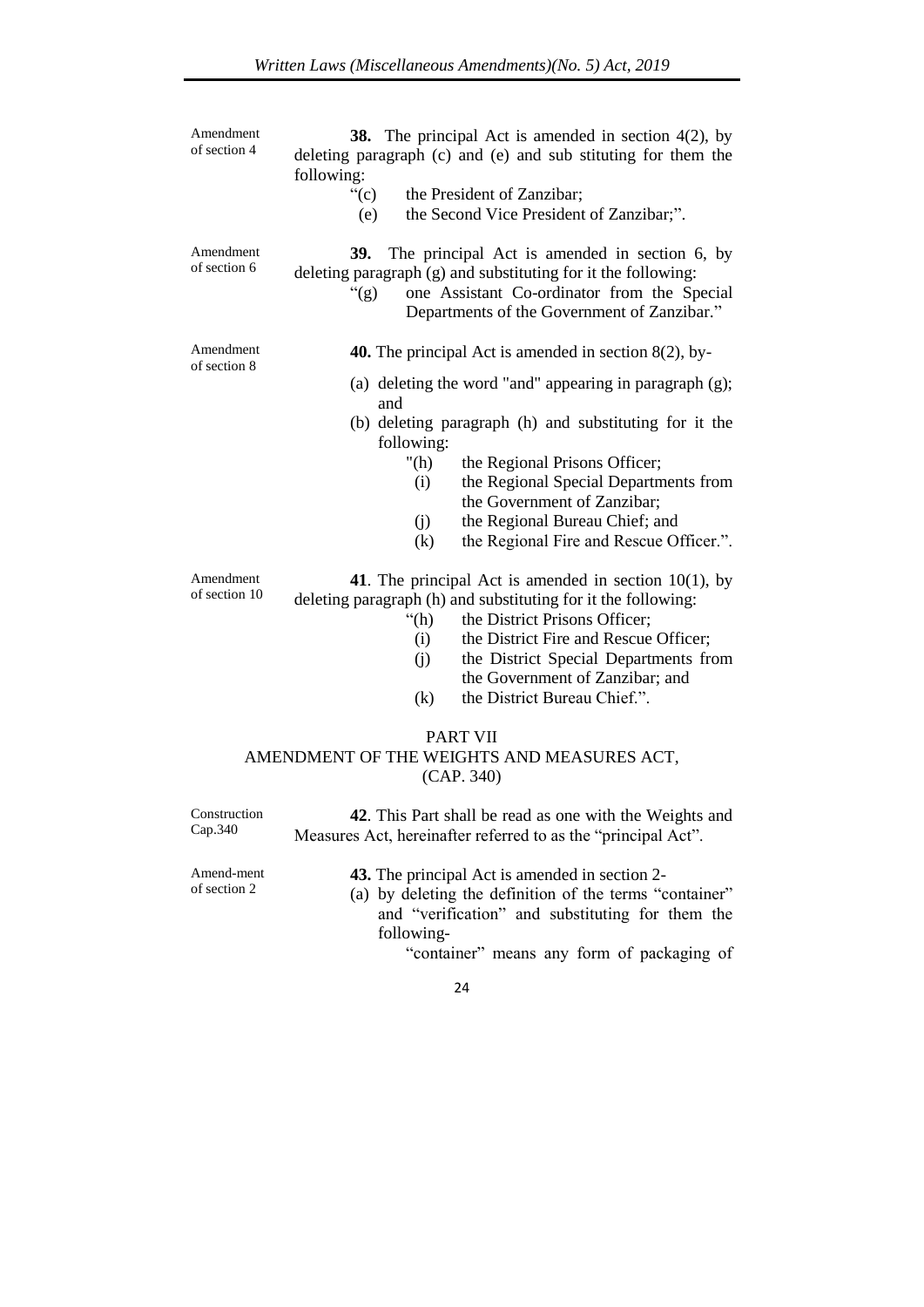goods for sale as a single item, whether by enclosing the goods wholly or partly;

- "verification" means examination, testing, rejecting or condemning or passing as fit for use for trade and stamping any measuring instrument or measuring system:"
- (b) in the definition of the term "error" by deleting the word "includes" and substituting for them the words "may include";
- (c) in the definition of the term "stamping" by inserting the words "putting a sticker and sealing" between the words "includes" and "casting";
- (d) in the definition of the term "pre-packed goods" by deleting the word "retail";
- (e) inserting in their appropriate alphabetical order the following new definitions-
	- ""measuring instrument" means any device intended to be used to make measurements, along or in conjunction with supplementary device;
	- "measuring system" means a set of one or more measuring instrument and other devices including any reagent and supply assembled and adapted to give information used to generate measured quantity values within specified intervals for quantities of specified kind;"

Amendment of section 7

**44.** The principal Act is amended in section 7 by deleting the word "wardens" appearing in paragraphs (a) and (b) and subsitituting for it the word "inspectors".

Amendment of section 10

**45.** The principal Act is amended in section 10(1) by deleting the words "assizing or reassizing" and substituting for them the words "verification or re-verification".

Amendment of section 11

- **46.** The principal Act is amended in section 11, by-
- (a) in subsection by (1)inserting the word "Fifth" immediately after the word "Fourth"; and
- (b) in subsection (2) inserting the word "Fifth" immediately after the word "Fourth".
	- 25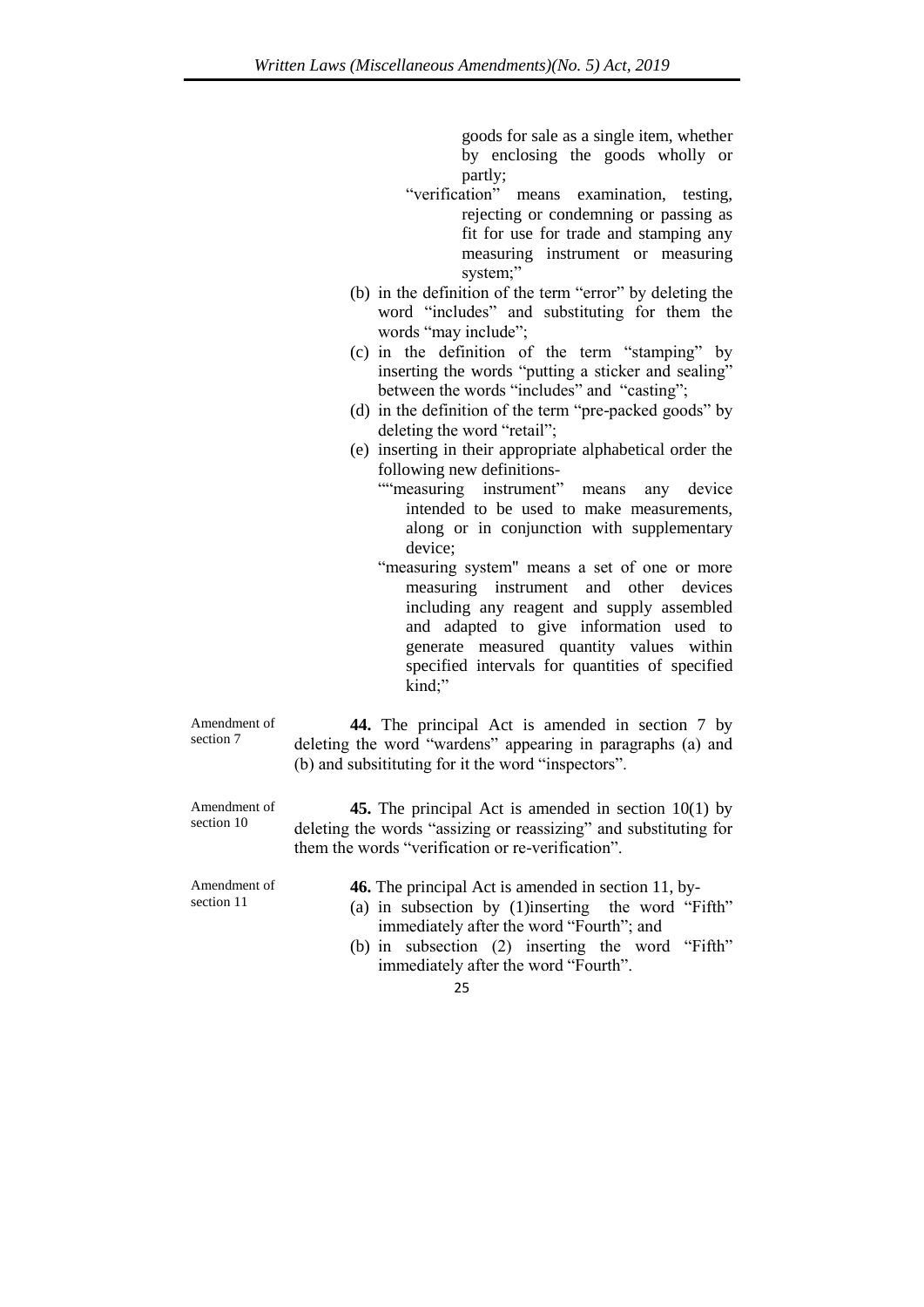Amendment of section 14

**47.** The principal Act is amended in section 14, by-

(a) deleting the marginal note and substituting for it the following:

> "appointment of commissioners, assistant commissioners and inspectors; and

(b) adding immediately after subsection (2) the following new subsections:

> "(3) The Minister may, for the purpose of carrying out verification under this Act, and upon recommendation by the Commissioner, appoint private inspectors on such terms and conditions as he deems fit.

> (4) The Minister shall, by notice published in the *Gazette*, declare the names of inspectors and private inspectors appointed under this section."

**48.** The principal Act is amended in section 19 by deleting subsection (1) and substituting for it the following-

> "(1) At least once in every twelve months in respect of an area of jurisdiction, an inspector shall, for the purpose of verifying measuring instrument or measuring system and in a manner prescribed by the Minister, specify the date, time and place and require a person who has in his possession any weight, measure, weighing or measuring instrument or measuring system which is used or intended to be used in trade, to produce it at such time and place within the area as he may appoint."

Amendment of section 23

Amendment of section 19

- **49.** The principal Act is amended in section 23, by-
- (a) inserting immediately after paragraph (a) of the proviso the following:
	- "(b) condemn it, upon approval by the Commissioner;"; and
- (b) renaming paragraphs (b) and (c) as paragraphs (c) and (d) repectively.

Amendment of section 26 **50**. The principal Act is amended in section 26, by- (a) deleting subsection (1) and substituting for it the following: "(1) Subjet to the provisions of section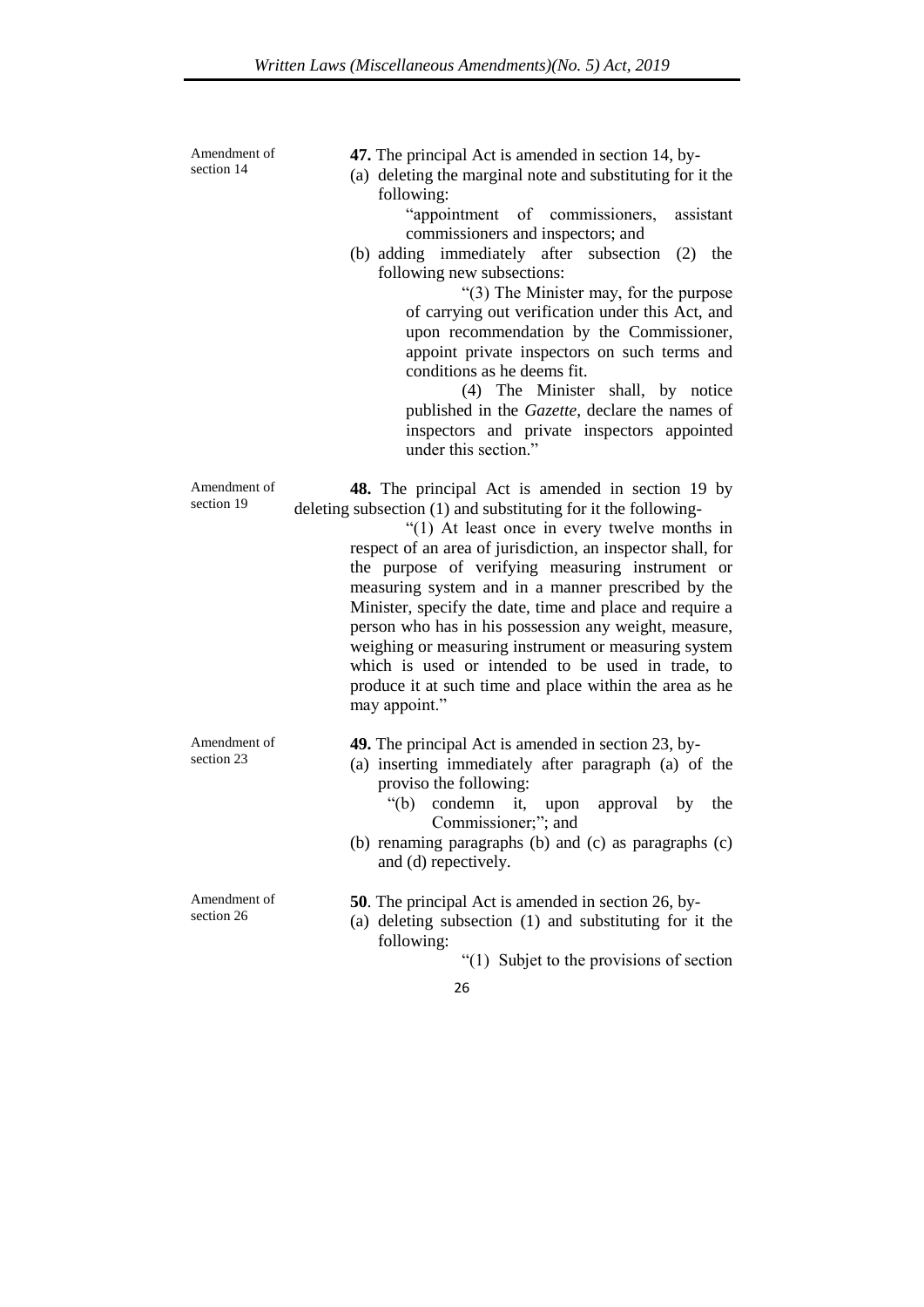27, no person shall sell or offer, import, pack, deliver, expose or possess, keep on trade premises, carry or, in any manner, advertise for sale any of the goods otherwise than in accordance with the weight or measure and in the denomination specified under this Act."; and

(b) in subsection (2), by deleting the word "in  $10^{th}$ ,  $11^{th}$ and 12th Schedule to" and substituting for them the word "under".

Repeal and replacement of section 33 **51.** The principal Act is amended by repealing section

> with inspectors

33 and replacing for it the following- "Offence in connection **33.** A person who is not an inspector and acts as or purports to be

Amendment of section 54

Cap.283

Amend-ment of section 38

- **52.** The principal Act is amended in section 54(1)-
- (a) in paragraph (q), by inserting the words "manufacturing, importation" imediately before the word " repairing" appearing in the second line; and

an inspector, commits an offence."

(b) by deleting paragraph (x) and substituting for it the following:

"(x) procedure and various forms to be used in carrying out forfeiture of goods, measuring instruments and measuring systems."

## PART VIII AMENDMENT OF THE WILDLIFE CONSERVATION ACT, (CAP. 283)

Construction **53**. This Part shall be read as one with the Wildlife Conservation Act, hereinafter referred to as the "principal Act".

**54**. The principal Act is amended in section 38, by-

(a) deleting subsection (8) and substituting for it the following:

> "(8) For the purpose of this section, there shall be three categories of hunting block, namely:

- (a) category I blocks, the tenure of which shall be ten years;
- 27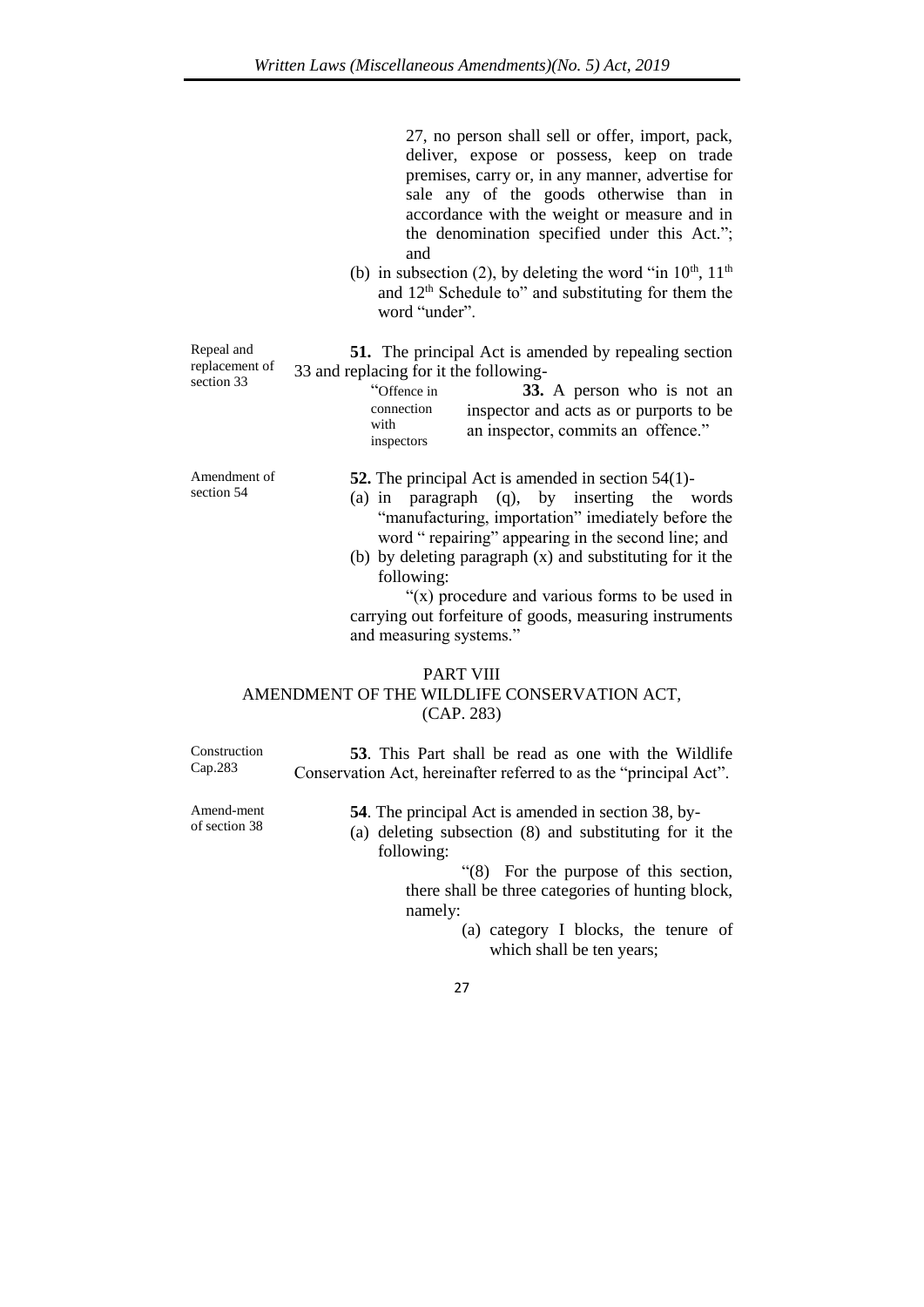- (b) category II blocks, the tenure of which shall be ten years; and
- (c) category III blocks, the tenure of which shall be fifteen years.

(8A) Except for at least three months prior written notice made to the Minister, no company allocated a hunting block shall vacate, surrender, return or abandon the hunting block before the expiry of its tenure."

(b) by deleting subsection (9) and substituting for it the following:

> "(9) The Minister shall on the fifth year of the tenure of ownership of a hunting block, determine the continuity of the tenure.

(c) by adding immediately after subsection (9) as amended the following new subsection:

> "(9A) The Minister's decision under subsection (9) shall be based on:

- (a) the annual performance assessment and the evaluation of the hunting block utilization; and
- (b) the full performance of the company allocated a hunting block to be carried out in the fourth year of the tenure, which shall take into account the annual assessment and the evaluation criteria prescribed in the Regulations."
- (d) deleting subsection (10) and substituting for the the following:

"(10) Subject to subsection (8), the Minister shall make regulation prescribing for criteria for categorization, size and quality of each category of hunting block."

(e) by deleting subsection (11) and substituting for it the following:

> "(11) The Minister may, in allocating hunting blocks, use auction, tendering or any other modality or system of allocation which is transparent and is inline with principles of good governance."

Amendment of **55**. The principal Act is amended in section 39-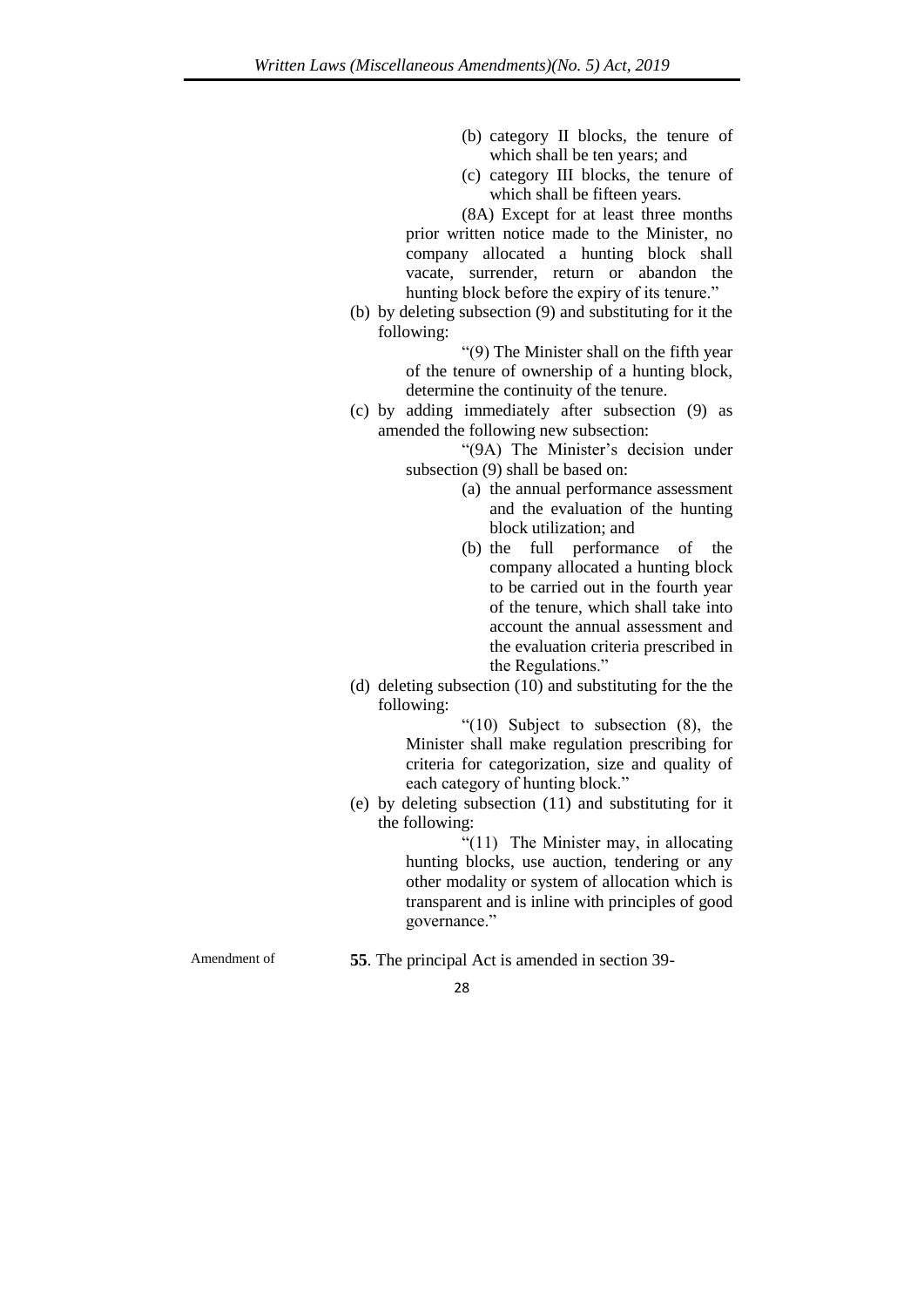section 39 (a) in subsection  $(3)$  by-

- (i) deleting the words "twenty five" appearing in paragraph (a) and substituting for it the word "ten";
- (ii) deleting paragraph (b) and substituting for it the following:
	- "(b) the percentage of hunting blocks set aside specifically for application by Tanzanian owned companies shall, at any particular time, be not less than thirty percent of the total number of hunting blocks:

Provided that, no regulation shall restrict a Tanzanian owned company from applying for any hunting block set aside for application by foreign owned companies."

(b) by adding immediately after subsection (3) the following:

"(3A) For the purpose of this section "Tanzanian owned company" means a company incorporated or registered in accordance with the laws of Tanzania and whose majority shares are owned by Tanzanian citizens<sup>"</sup>

## **\_\_\_\_\_\_\_\_\_\_ OBJECTS AND REASONS \_\_\_\_\_\_\_\_\_\_**

This Bill proposes amendments to Seven laws, namely, the Electronic and Postal Communications Act, Cap. 306, the Firearms and Ammunition Control Act, Cap. 223, the National Arts Council, Cap. 204, the National Examinational Council of Tanzania, Cap. 107, the National Security Council, Cap. 61, the Weight and Measures Act, Cap. 340 and the Wildlife Conservation Act, Cap. 283.

The proposed amendments intend to keep updated the respective laws with changes so far observed in their implementation.

This Bill is divided into Eight Parts. Part I deals with preliminary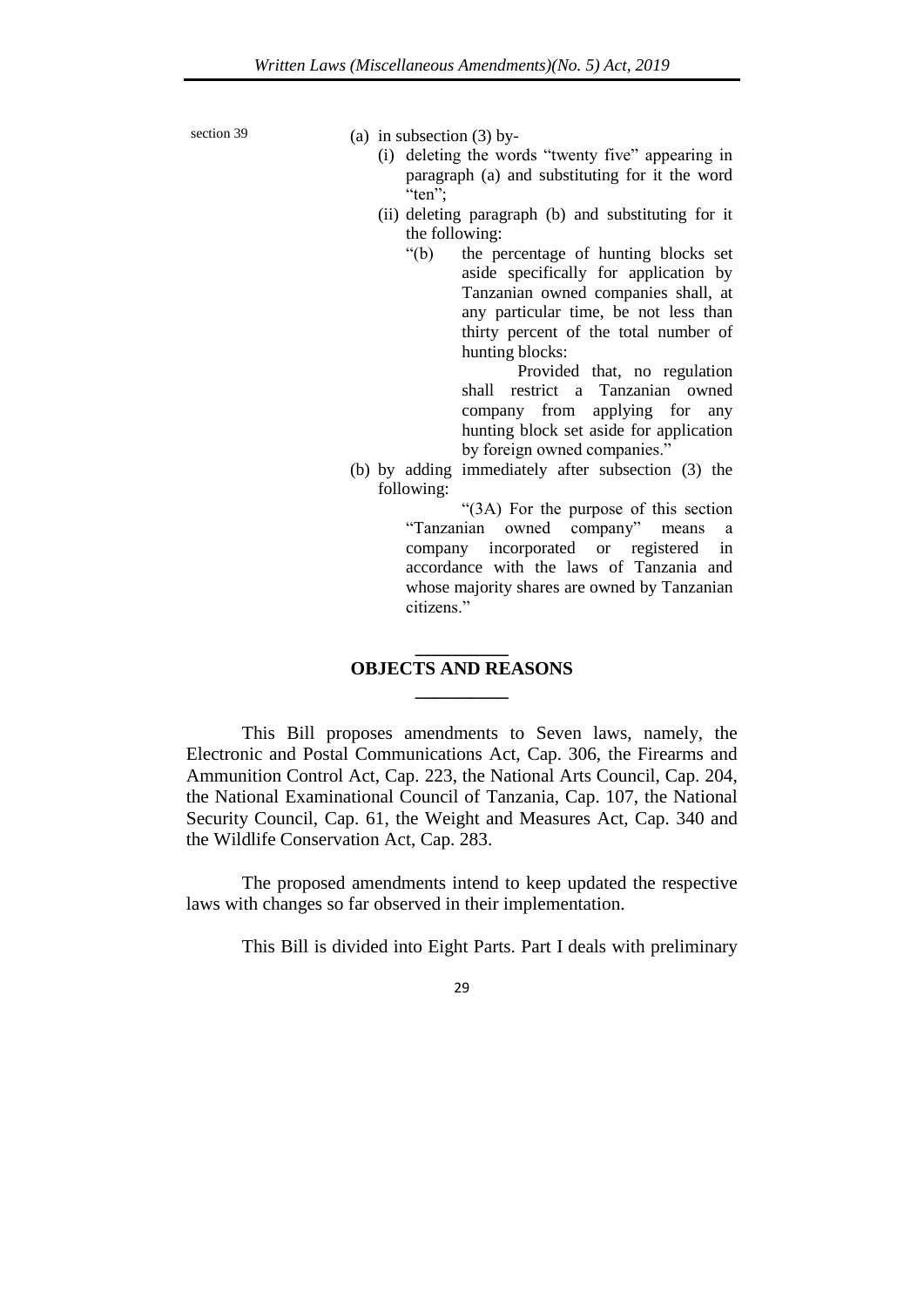provisions which include the title of the Bill and the manner in which the laws proposed to be amended, are amended in their respective Parts.

Part II proposes amendments to the Electronic and Postal Communications Act, Cap. 306. The proposed amendments are generally intending to consider in the Act the requirement for SIM card registration to whoever uses or intends to use SIM card.

Part III of the Bill proposes to amend the Firearms and Ammunitions Control Act, Cap. 223 by introducing the concept of fireworks in the Act. Fireworks are among explosives used for various purposes, in that regard they are being regulated. It is therefore proposed that importation, manufacturing, possession, acquisition and disposition of fireworks be criminalized unless the Inspector General of Police has authorized such activities.

Part IV proposes amendments to the National Arts Council, Cap. 204. In this Act, amendment is proposed in section 2 with a view to extend the interpretations of some of the terms which were not interpreted in the existing law. It further propose to introduce new paragraph  $2(a)(vii)$  and (b) with the aim of extending the range of arts to include modeling, pageantries and fashion design and recognizing development of the art of music due to changes of science and technology. It is proposed to introduce a new section 3(4) for purposes of establishing a committee at region and district level and the manner of appointment of its members. The aim is to extend committees to the district level where most of the arts business begins and to be administered at that level by officers concerned with cultural affairs.

Section  $4(1)(d)$ , (e), (i) and section  $4(2)$  are amended in order to extend the functions and powers of the National Arts Council and recognizing various stakeholders for purposes of registration under this Act. It is proposed to add a new section 4A in order to give powers to the Minister to prescribe manner and requirement for registration of various activities conducted under the Act. Further, the Part proposes amendment to section 15 to empower the Minister responsible for arts affairs to make regulations prescribing for issuance of certificates to artists.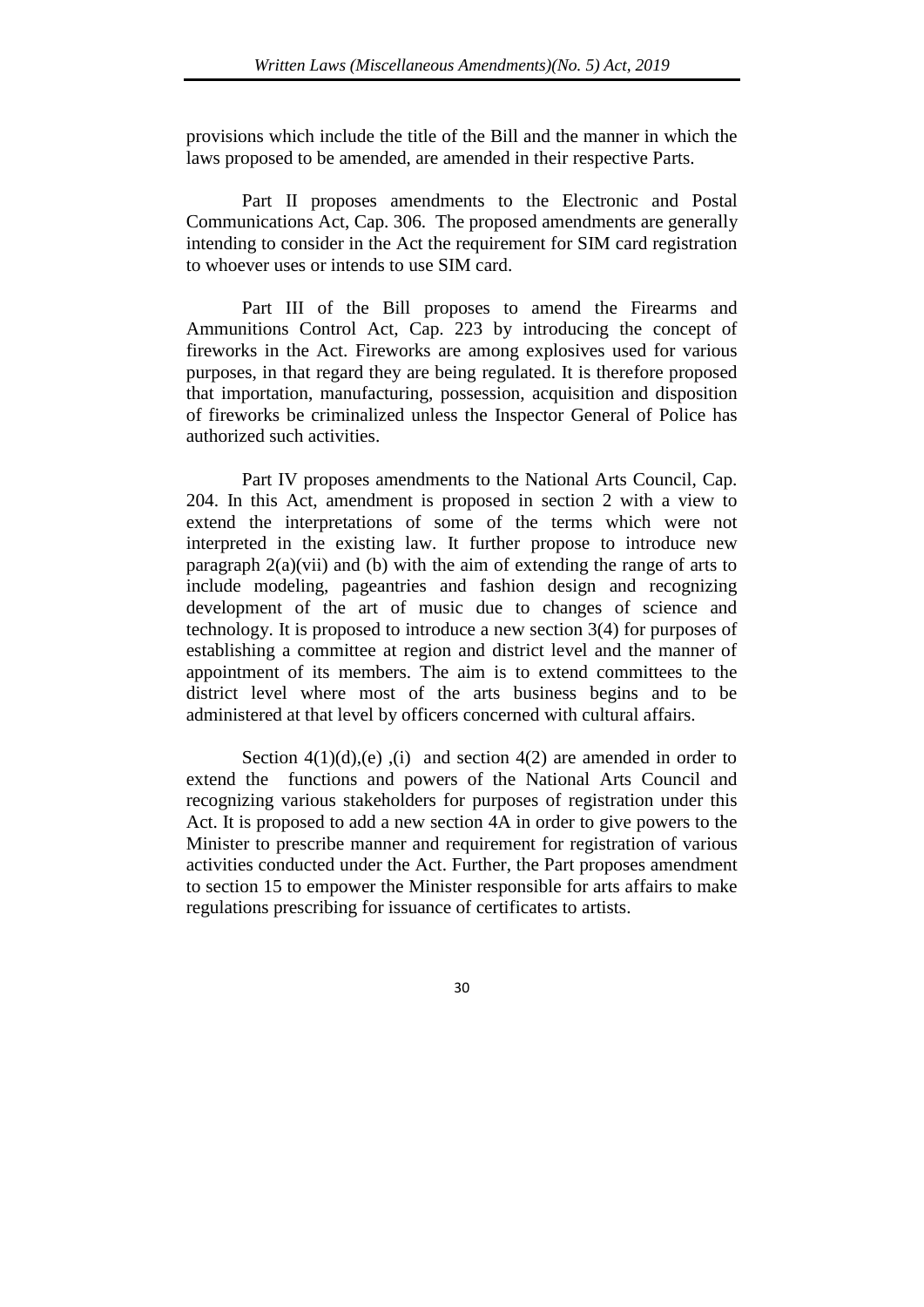Part V of the Bill proposes amendments to the National Examination Council of Tanzania, Cap.107, whereby section 2 is amended for the purposes of giving meaning to some terms and terminologies which have been used in the Act, the objective to the amendment is to cure ambiguitie of the terms and terminologies that may arise. The heading to Part III is amended for the purpose of setting a clear demarcation between provisions governing establishment, objective, functions, powers and duties of the Council. This Part also proposes amendment to section 4 with an intention to widen the scope of function of the Council on issue or matters related to training examination and assessment. Section 5 is proposed to be amended by two adding paragraphs for the purpose of adding certain powers to the Council. Section 9 is proposed to be amended for the purpose of reducing the number of members of the Executive Committee for effective and efficient conduct of responsibility of the committee. This Part further proposes amendment to section 11 with the aim of empowering the Examination Committee to investigate on examination malpractices. Section 13 is amended for the purposes of retaining sources of funds of the National Examination Council of Tanzania. Section 16 is amended with the view to comply with the financial reporting standards acceptable in Tanzania.

This Part also proposes to add a new Part IIIA with the view to make exclusive and better provisions relating to offences and penalties. The proposed offences to rehabilitation offenders and restore itnegrity, accountability and loyalty of persons dealing with examination related issues. The amendments incorporate offences associated with technological advancements within the society. It further intends to widen the categories of offences related to examinations and to enhance the penalties provided therein.

This Part further proposes amendments to section 20 with the view to enhance smooth implementation of the Ministers directions. The amendments further proposes to introduction of new section 25 for the purpose of recognizing in the law the establishment of Regional and Local Government Authorities Education Committees which shall be the responsible organ for overseeing the conduct of examinations at their respective regional or local government authorities. This Part also proposes addition of new section 26 which is intended to introduce a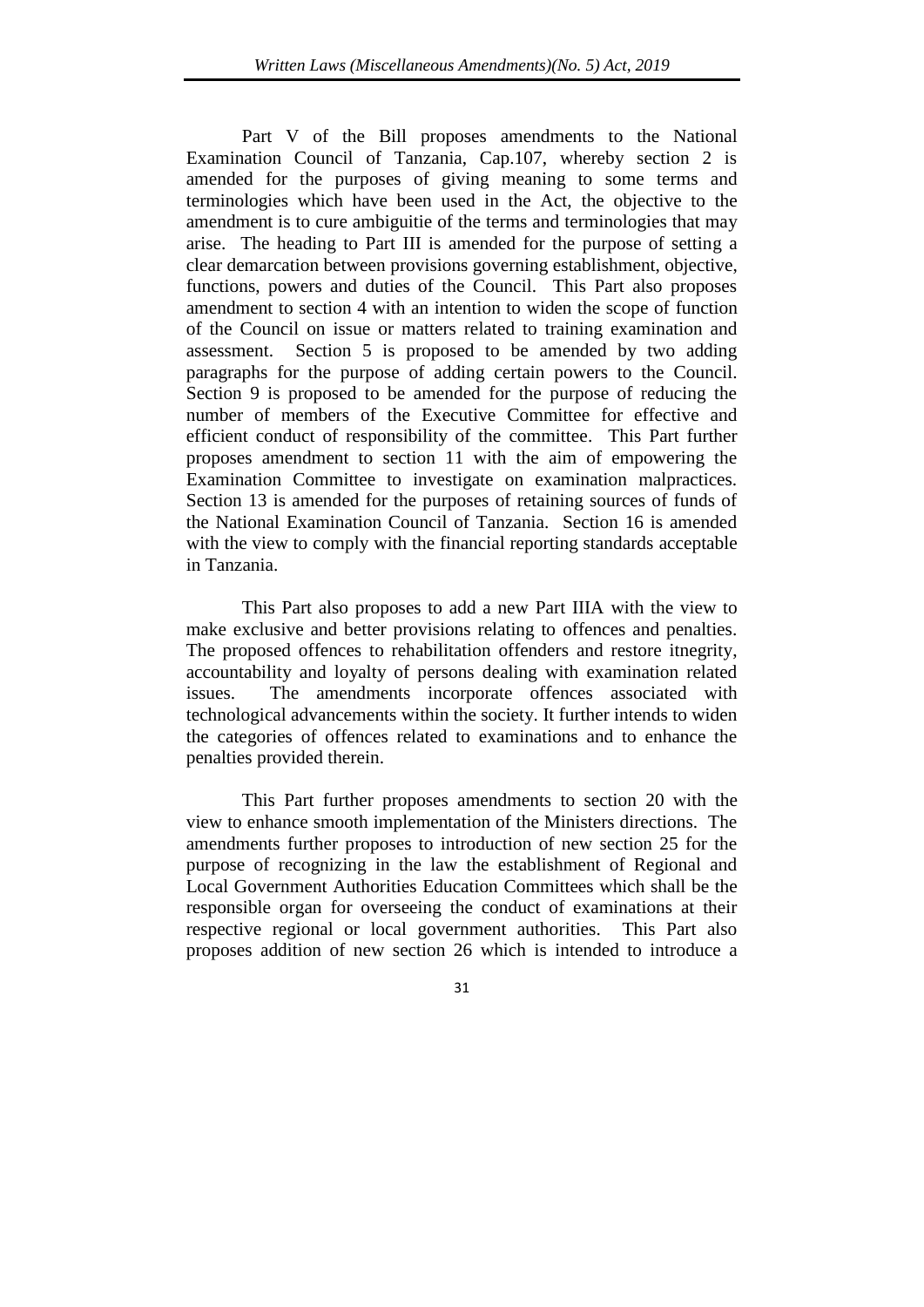requirement for an officer dealing with moderation of examination to take an oath of secrecy in their respective area of jurisdiction.

This Part further proposes amendments to the Schedule with the aim of widening scope of knowledge and experience on education related matters for Council members. This amendment intends to have a fair representation among groups, it further intends to enhance code of ethics and conduct to members.

Part VI proposes the amendment of section 3 of the National Security Council Act with the purpose of recognizing the Prevention and Combating of Corruption Bureau, Drugs Control and Enforcement Authority and Fire and Rescue Force as among the enforcement agencies responsible for security matters.

Amendment of section 4 intends to change the title of members of the National Security Council. The reasons for such amendment is to align with the amendments of the Constitution of Zanzibar, which recognizes the title of the President of Zanzibar and the Second Vice President of Zanzibar as proposed to be members of the National Security Council at the National level. Amendment of section 6 intends to extend the number of Secretariet to include one Assistant Co-ordinator from the Special Department of the Government of Zanzibar. Amendments of sections 8 and 10 intends to extends the regional and District Commitee to include the regional special Departments from the Government of Zanzibar, the Regional Bureau Chief, and the Regional Fire and Rescue Officer similar amendments have been effected in section 10 at the District level.

Part VII proposes amendments to the Weights and Measures Act, Cap.340, whereby section 2 is amended in the definition of various terms used in the provisions of the Act. This Part also proposes amendment to section 10 by deleting the words "assizing or reassizing" and substituting for them the words "verification or reverification". The purpose of this amendment is to ensure conformity with the duties of inspectors as provided in the Act.

Amendment of section 11 is intended to add the Fifth Schedule among the Schedules mentioned in that section Section 14 is amended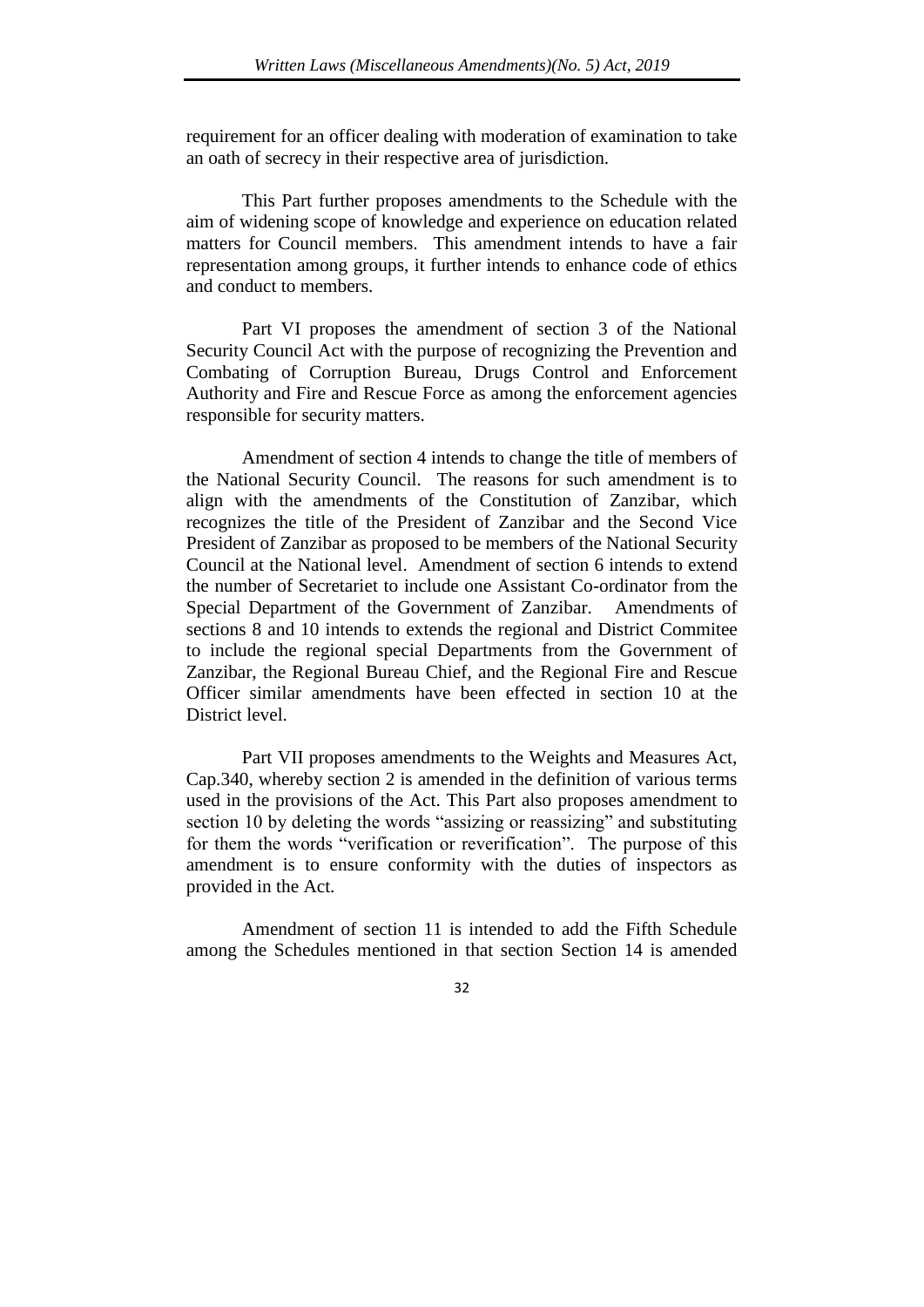with the view of enabling the Minister to appoint inspectors. Section 19 is proposed to be amended so as to require an inspector to specify the date, time and place of verification of measuring instrument or system. The proposed amendment to section 23 intends to empower inspectors to condemn weight or measuring instrument or measuring system which do not comply with the requirements set out in the Act. Section 33 is amended so as to prohibit persons who are not inspectors from pretending to be or acting as inspectors. Amendments are also proposed in section 54 for the purpose of providing for regulatory role in respect of manufactuers and importers of measuring instruments or measuring systems.

Part VIII of the Bill proposes to amend to the Wildlife Conservation Act, Cap.283, whereby section 38 is amended with the purpose of specifying categories of hunting blocks extending their tenure. It is proposed to categorise blocks into three groups, Category I (high quality), Category II (optimal), and Category III (degraded) with the tenure of ten years for category I and II and fifteen years for category III.

This Part further amends section 38(9) with a view of empowering the Minister to make assessment of the performance of hunting companies allocated hunting blocks to ensure that hunting blocks are not degraded and the companies undertake their obligations.

Section 28(11) of the Act is also proposed to be amended for in order to recognize tenterring as one of the modality of allocating hunting blocks.

## **\_\_\_\_\_\_\_\_\_ MADHUMUNI NA SABABU \_\_\_\_\_\_\_\_\_**

Muswada huu unapendekeza marekebisho katika Sheria Saba zifuatazo; Sheria ya Mawasiliano ya Kielektroniki na Posta, Sura ya 306, Sheria ya udhibiti wa Silaha na Milipuko, Sura ya 223, Sheria ya Baraza la Taifa la Sanaa, Sura ya 204, Sheria ya Baraza la Mitihani Tanzania, Sura ya 107, Sheria ya Baraza la Usalama la Taifa, Sura ya 61, Sheria ya Viwango, Sura ya 130 na Sheria ya Uhifadhi wa Wanyamapori, Sura ya 283.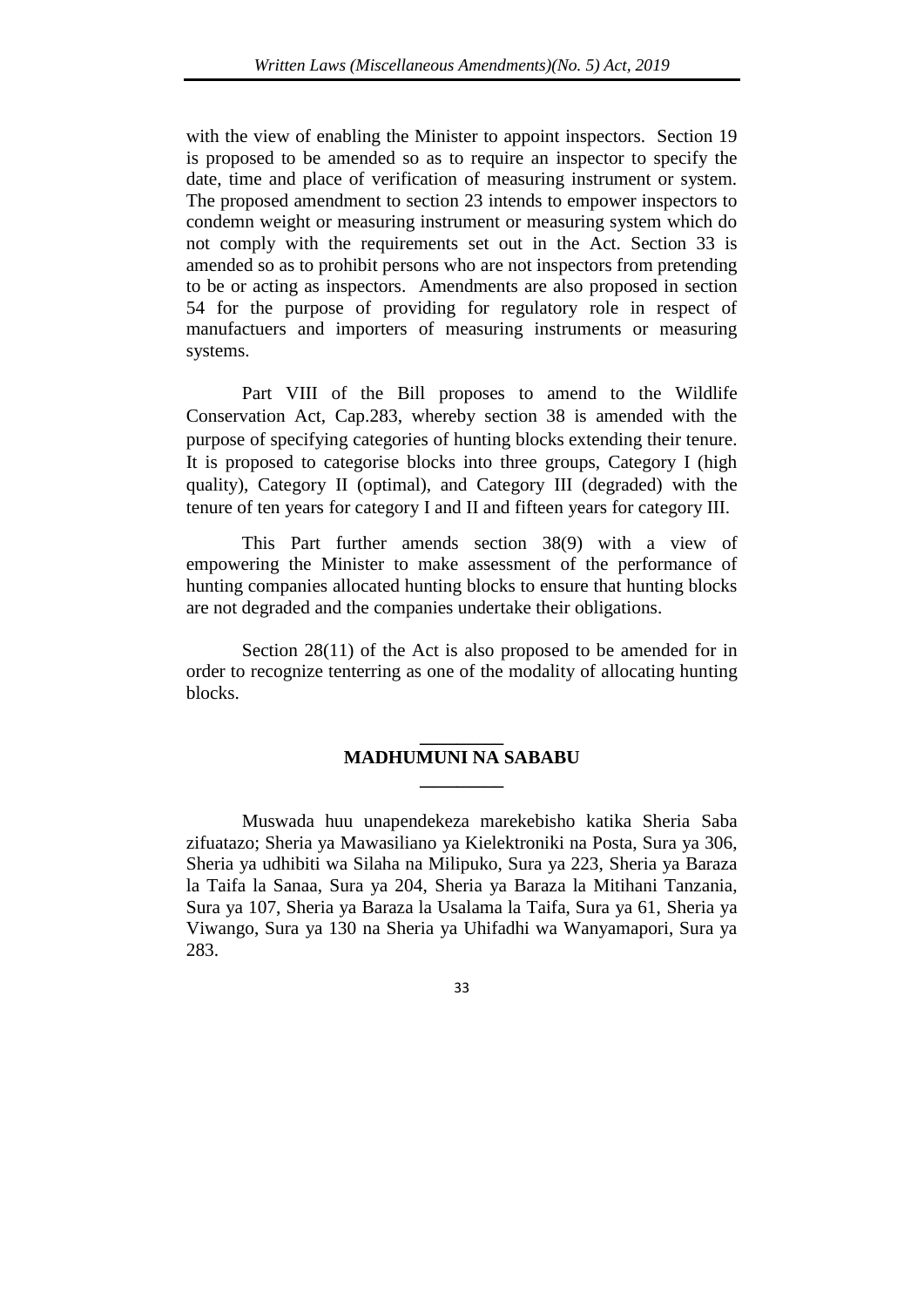Mapendekezo ya marekebisho yanalenga kuondoa mapungufu ambayo yamejitokeza katika Sheria hizo wakati wa utekelezaji wa baadhi ya masharti katika Sheria husika.

Muswada huu umegawanyika katika Sehemu Nane, Sehemu ya Kwanza inahusu masharti ya utangulizi ambayo yanajumuisha jina la Muswada na namna ambavyo masharti mbalimbali ya sheria yanavyopendekezwa kurekebishwa.

Sehemu ya Pili inapendekeza marekebisho kwenye Sheria ya Mawasiliano ya Kielektroniki na Posta, Sura ya 306. Mapendekezo ya marekebisho yanalenga kwa ujumla kujumuisha ndani ya Sheria wajibu wa watumiaji au watu wanaotarajia kutumia laini za simu kujisajili.

Sehemu ya Tatu ya Muswada inapendekeza kufanya marekebisho katika Sheria ya Silaha na Milipuko, Sura ya 223. Lengo la mabadiliko haya ni kaharamisha uingizaji ndani ya nchi, utengenezaji, au kumiliki fataki bila ridhaa ya Inspekta Jenerali wa Polisi.

Sehemu ya Nne inapendekeza kurekebisha Sheria ya Baraza la Taifa la Sanaa, Sura ya 204. Katika Sheria hii marekebisho yanapendekezwa kwenye kifungu cha 2 kwa lengo la kuongeza tafsiri ya baadhi ya maneno ambayo hayakuwa yametafsiriwa. Maneno hayo yameongezwa katika Sheria hii kutokana na kukua kwa sayansi na teknolojia. Katika kifungu hicho inapendekezwa kuongeza kipengele kipya cha 2(a)(vii) na (b) kwa lengo la kupanua wigo wa sanaa mpya ambazo zimeingia kwenye jamii kama vile ubunifu wa mitindo (modeling), ulimbwende (pageantries) na uanamitindo (fashion). Inapendekezwa kuongeza kifungu kipya cha 3(4) kwa lengo la kuanzisha Kamati za Sanaa za Mikoa na Wilaya na namna ya uteuzi wa wajumbe wa Kamati hizo. Inapendekezwa kuwa kamati hizo za Sanaa zisimamie masuala ya sanaa katika ngazi za wilaya na mikoa. Aidha, mfumo huu utaleta tija katika kukasimu madaraka katika ngazi za mikoa na wilaya.

Kifungu cha 4(1)(d), (e) na (i) na cha 4(2) kinapendekezwa kurekebishwa kwa lengo la kupanua wigo wa majukumu na mamlaka ya Baraza la Sanaa la Taifa. Inapendekezwa kuongeza kifungu kipya cha 4A kinachompa mamlaka Waziri kuweka utaratibu wa usajili wa kazi zote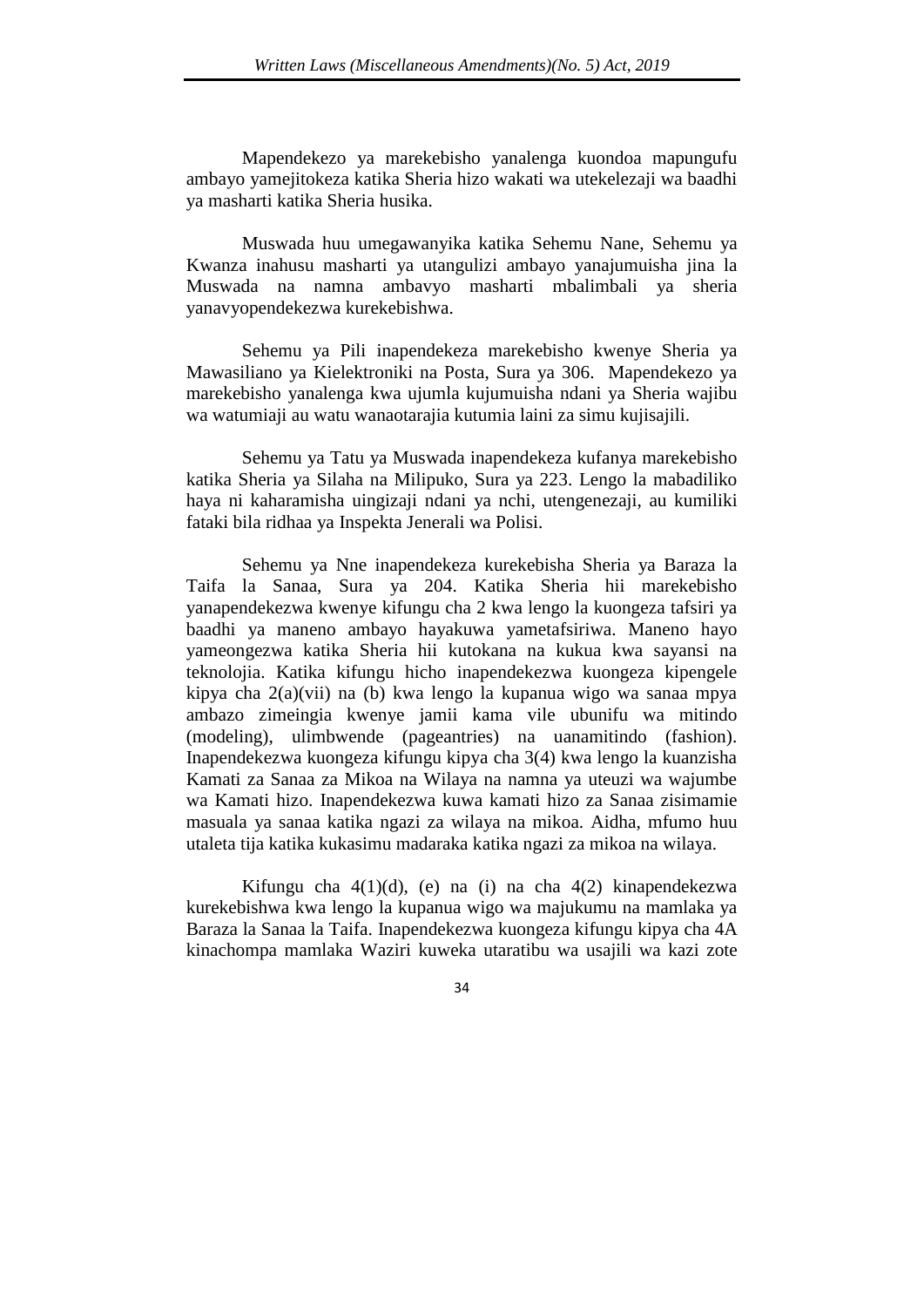chini ya sheria hiyo. Kifungu cha 15 kinakusudiwa kurekebishwa ili kumuwezesha Waziri mwenye dhamana na masuala ya sanaa kutunga kanuni tofauti na hali ilivyo kwa sasa ambapo mamlaka hayo ni ya Baraza.

Sehemu ya Tano ya Muswada inapendekeza kufanya marekebisho kwenye Sheria ya Baraza la Taifa la Mitihani, Sura ya 107, ambapo kifungu cha 2 kinarekebishwa kwa madhumuni ya kufafanua baadhi ya maneno na misemo mbalimbali yanayotumika chini ya Sheria hii. Kichwa cha habari cha Sehemu ya tatu kinarekebishwa kwa lengo la kutenganisha kati ya uanzishaji wa Baraza, malengo, kazi zake, mamlaka na majukumu yake. Sehemu hii inapendekeza marekebisho kwenye kifungu cha 4 kwa lengo la kupanua wigo wa Baraza kwenye masuala yanayohusiana na masuala ya mitihani na upimaji wa wanafunzi.Kifungu cha 5 kinapendekezwa kurekebishwa kwa lengo la kuzingatia marekebisho ya kichwa cha habari cha sehemu hii ya Tatu. Kifungu cha 9 kinapendekezwa kurekebishwa kwa lengo la kupunguza idadi ya namba ya wajumbe wa Kamati. Sehemu hii pia inapendekeza marekebisho katika kifungu cha 11 kwa lengo la kuipa mamlaka/uwezo Kamati ya Mitihani kufanya uchunguzi kwa suala lolote linalohusiana na ukiukaji katika masuala ya mitihani. Kifungu cha 13 kinapendekezwa kurekebishwa kwa lengo la kuainisha vyanzo vipya vya mapato. Kifungu cha 16 kinarekebishwa kwa lengo la kuhakikisha kwamba masuala ya ukaguzi wa fedha yanaendana na viwango vya utoaji wa taarifa za fedha.

Sehemu hii pia inapendekeza kuweka Sehemu mpya ya Tatu "A" kwa lengo la kuongeza uadilifu, uwajibikaji na uaminifu kwa maafisa wanaojihusisha na masuala yanayohusiana na mitihani. Marekebisho haya yanalenga kupambana na kukua kwa teknolojia ndani ya jamii ambapo inaweza kupelekea uvujishaji wa mitihani. Marekebisho yanalenga pia kuongeza aina mpya ya makosa yanayohusiana na mitihani na kuongeze adhabu zitakazotolewa kutokana na makosa hayo.

Marekebisho ya kifungu cha 20 yanalenga kurahisisha utekelezaji wa maelekezo ya Waziri. Mapendekezo ya kifungu kipya cha 25 yanalenga kutambulika ndani ya sheria uanzishwaji wa nafasi za maafisa elimu wa mikoa. Maafisa elimu wa mikoa watakuwa ndio wawakilishi wa Baraza la Taifa la Mitihani katika maeneo ya mikoa husika.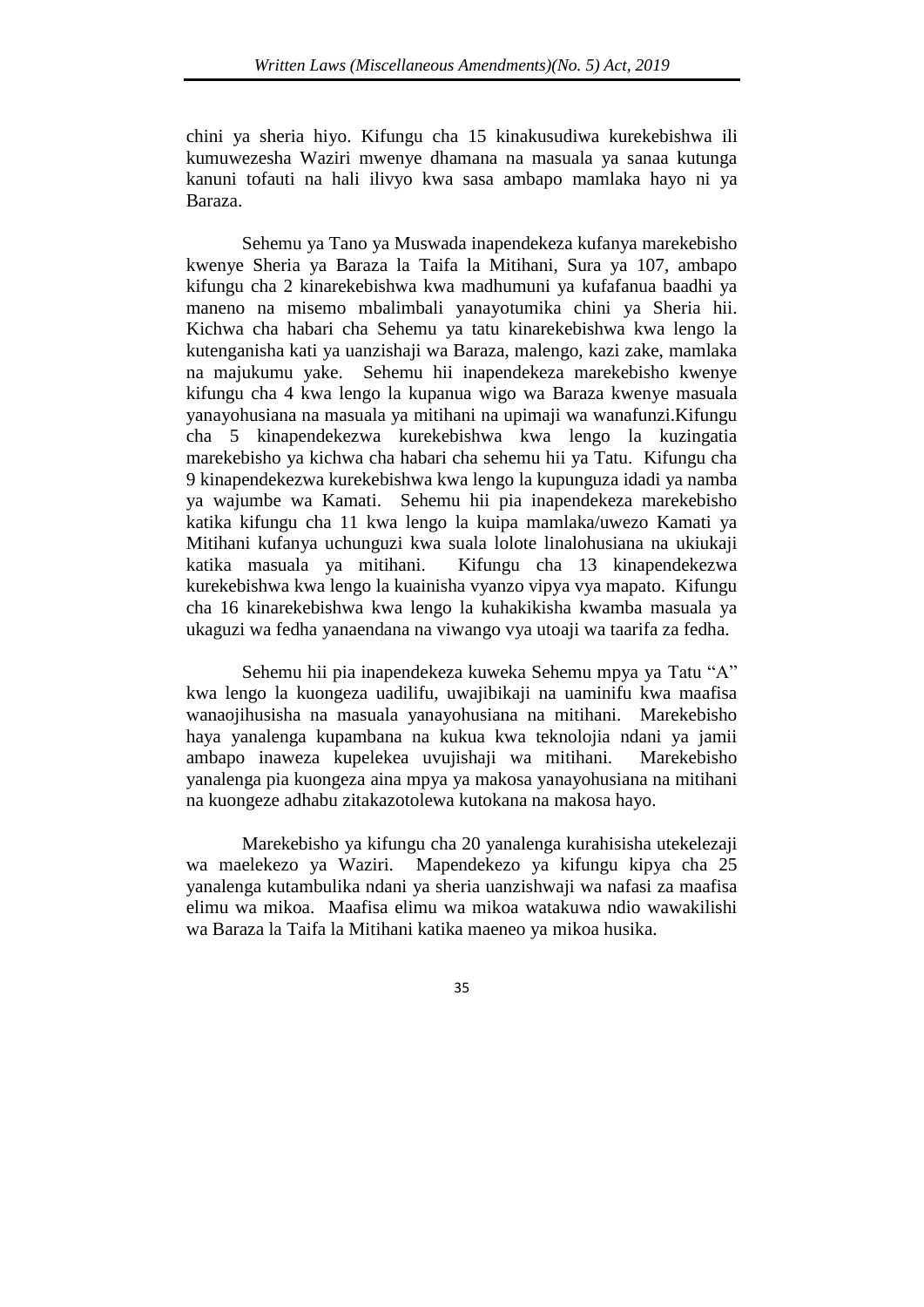Sehemu hii pia inapendekeza marekebisho kwenye Jedwali, kwa lengo la kupanua/kuongeza sifa za mjumbe kuwa ni pamoja na uwezo wa kielimu, uzoefu kwenye masuala yanayohusiana na elimu. Lengo la marekebisho haya ni kuwa na mwakilishi ulio wa tija miongoni mwa makundi yanayowakilishwa. Marekebisho pia yanalenga kuongeza na kusimamia kanuni za maadili na mienendo kwa wajumbe.

Sehemu ya Sita inapendekeza marekebisho ya Sheria ya Baraza la Usalama wa Taifa, Sura ya 61. Kifungu cha 3 kinarekebishwa kwa lengo la kuzitambua taasisi ya Kuzuia na Kupambana na Rushwa, Mamlaka ya Kudhibiti na Kupambana na Dawa za Kulevya pamoja na Jeshi la Zimamoto na Uokozi kwenye masuala ya ulinzi na usalama chini ya Sheria ya Baraza la Usalama wa Taifa.

Marekebisho ya kifungu cha 4 yanalenga kubadilisha majina ya nafasi za wajumbe wa Baraza la Taifa la Usalama katika ngazi ya Taifa. Marekebisho ya Kifungu yanatokana na mabadiliko ya Katiba ya Zanzibar ambayo inatambua nafasi ya Rais wa Zanzibar na Makamu wa Pili wa Rais ambao ndio watakaokuwa Wajumbe wa Kamati ya Baraza la Usalama la Taifa (ngazi ya Taifa). Marekebisho ya kifungu cha 6 yanalenga kuongeza idadi ya Wajumbe na Sekretarieti ya Kamati ya Baraza la Usalama la Taifa. Marekebisho haya yanalenga kumtambua mwakilishi kutoka Idara maalum ya Serikali ya Mapinduzi ya Zanzibar.

Marekebisho ya vifungu vya 8 na 10 yanalenga kupanua wigo wa wajumbe wa Baraza la Usalama la Mkoa na Wilaya. Kwa kuwatambua mjumbe kutoka Taasisi ya Kuzuia na kupambana na rushwa na Jeshi la Zimamoto na Uokozi katika ngazi ya wilaya na Mkoa, pia mjumbe kutoka Idara maalum ya Serikali ya Mapinduzi ya Zanzibar katika ngazi ya Mkoa na Wilaya.

Sehemu ya Saba inapendekeza kurekebisha Sheria ya Vipimo, Sura ya 340, ambapo vifungu vya 2 na 10 vinarekebishwa kwa lengo la kuhuisha tafsiri ya maneno mbalimbali ili kuendana na masharti ya Sheria na kuhakikisha matumizi sahihi ya maneno katika Sheria.

Mapendekezo ya marekebisho ya kifungu cha 14 yanalenga kumuwezesha Waziri kuchagua wakaguzi. Kifungu cha 19 kinakusudiwa kurekebishwa ili kuweka matakwa ya wakaguzi kubainisha mahali, siku